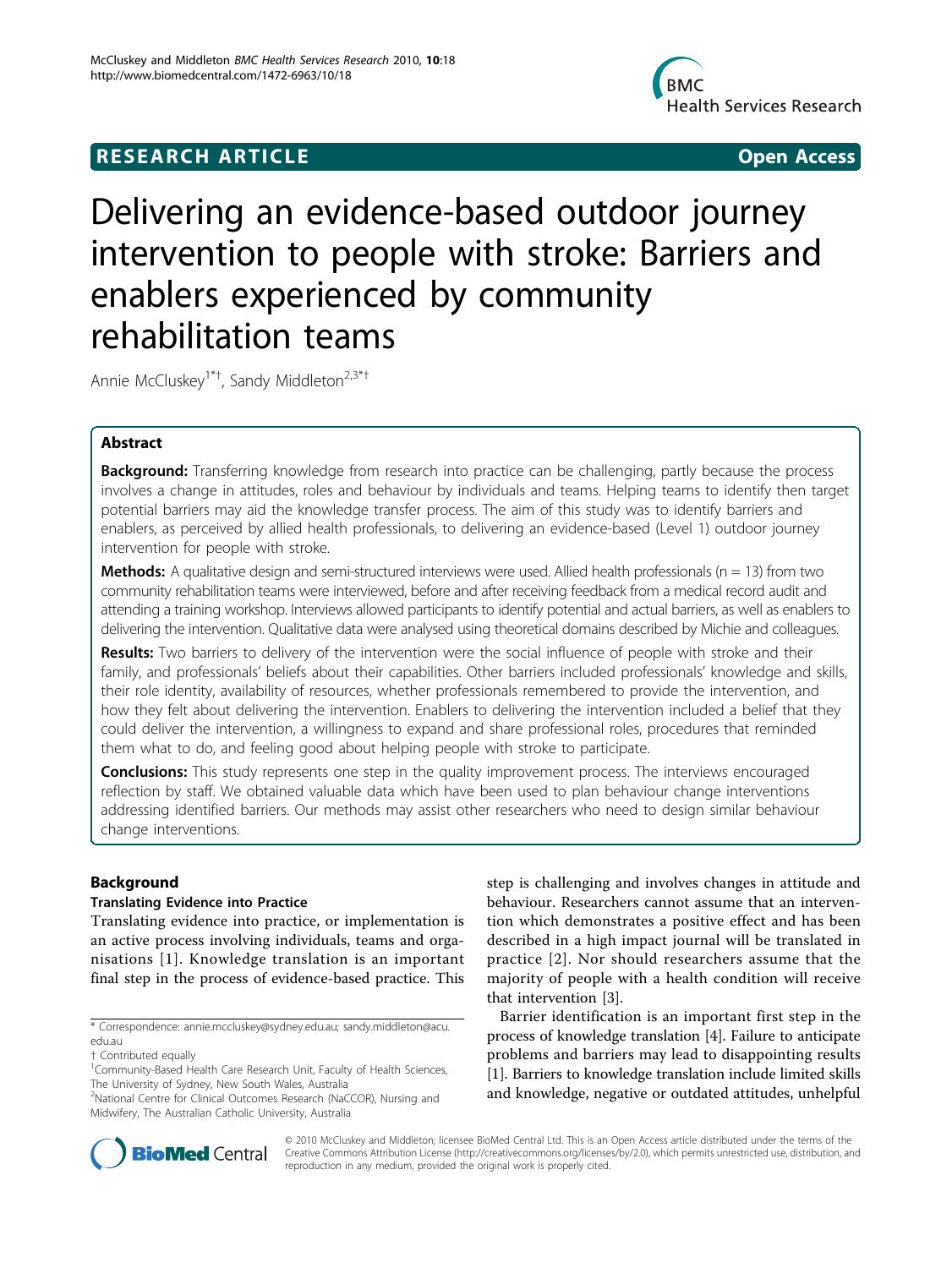procedures and role identity problems [[5\]](#page-13-0). Some of these barriers may also be enablers. For example, a senior health administrator may reject a practice change or act as an opinion leader and promote change [\[6](#page-13-0)]. While it is possible to anticipate some barriers, assumptions should not be made about which barriers affect a team or health service [[7](#page-13-0)]. Nor should it be assumed that barriers will be the same for two apparently similar services.

# Translating Evidence into Community Stroke Rehabilitation

In community stroke rehabilitation, there is evidence that mobility and transport training can improve health outcomes for people with stroke. However anecdotal reports suggested that this evidence was not often being used to guide practice in our local region. Evidence from a systematic review of exercise programs, mostly delivered by a physiotherapist, highlighted gains in walking speed and distance following task-specific training [[8\]](#page-13-0). Mean improvements in speed (0.14 metres/second) and distance (41 metres on the 6-Minute Walk test) were reported following gait-orientated training across 21 trials. One trial involved community-dwelling people with stroke who received four weeks of treadmill training and overground walking practice [\[9](#page-13-0)]. In that trial, walking capacity increased by 86 metres (95% CI 44 to 128) more than for controls, with speed gains being maintained after three months.

Local physiotherapists in our region were providing treadmill training and overground walking practice, but most of the intervention was conducted in the hospital gym. Few sessions were conducted outdoors. Even fewer sessions involved visiting the streets and suburbs where people lived. Yet people with stroke in New Zealand have reported an ongoing loss of confidence on ramps, escalators and in shopping malls even after several weeks of physiotherapy [[10\]](#page-13-0). In that study, improved walking indoors did not improve walking outdoors. To gain confidence and skills, people with stroke seem to need community-based training in context.

There is also evidence that escorted journeys with a therapist can improve participation and the quality of life post-stroke [[11](#page-13-0)]. However, again, anecdotal reports indicated that this evidence and escorted outdoor journeys were rarely being delivered to people with stroke. In that Level 1 trial, a typical program involved up to seven sessions with an occupational therapist to increase confidence crossing roads, negotiating shopping malls and/or when catching a bus (median of 6 sessions); information was also provided about local transport services and driving [[12\]](#page-13-0). People with stroke who received this outdoor journey intervention got out twice as often, and doubled the number of outdoor journeys taken per month, compared to controls. Gains were maintained after 10 months. The outdoor journey intervention is recommended as best practice in Australian national clinical guidelines for stroke rehabilitation [\[13\]](#page-13-0). However, an evidence-practice gap was known to exist in Sydney, Australia where the authors were located.

# The Evidence-Practice Gap

To help identify how much this intervention was being used in practice, we conducted a medical record audit  $(n = 77)$  in 2007 with five community rehabilitation teams [[14](#page-13-0)]. The audit revealed that only 17% of people with stroke had received six or more sessions to increase outdoor journeys and mobility from an occupational therapist, physiotherapist or therapy assistant. Occupational therapists rarely escorted people with stroke to the shops or on buses. Physiotherapists rarely practiced road crossings or pavement kerbs outdoors. If therapists were to translate the evidence-based outdoor journey intervention into practice, we first needed to determine what they knew about the evidence (knowledge), if they felt the evidence was strong enough to justify a change in practice (attitudes and intentions), and how capable they felt about delivering the intervention in practice (skills and capabilities).

# Aims of the Study

The aim of this study was to identify barriers and enablers, as perceived by allied health professionals, to delivering an outdoor journey intervention to people with stroke, an intervention which had previously been shown to improve outcomes in a Level 1 trial [[11](#page-13-0),[12](#page-13-0)]. This knowledge could then be used to inform an education program, to translate evidence into practice.

# Methods

A qualitative paradigm and study design were used to explore experiences, attitudes, knowledge and behaviour and reasons for the evidence-practice gap. The primary method of data collection was semi-structured interviews. Participants were allied health professionals from two community teams in Sydney, Australia. Ethical approval was obtained from a local area health service (Ref No. 2007/019) and a university ethics committee (Ref No. 10092).

As with many funded projects, we had a pre-determined aim to address in a relatively short timeframe, and qualitative findings had to link with quantitative audit data. Therefore, a framework approach was used [[15,16](#page-13-0)]. This type of qualitative methodology is often used in applied or policy research where timescales are limited. The approach was first described by researchers at the National Centre for Social Research in Britain [[17\]](#page-13-0). Data are explored inductively, and reflect the original stories or accounts of participants (that is, the findings are 'grounded' in the data) [[16\]](#page-13-0). The framework approach also starts deductively with pre-set aims, and is more structured than other qualitative paradigms [[16](#page-13-0)].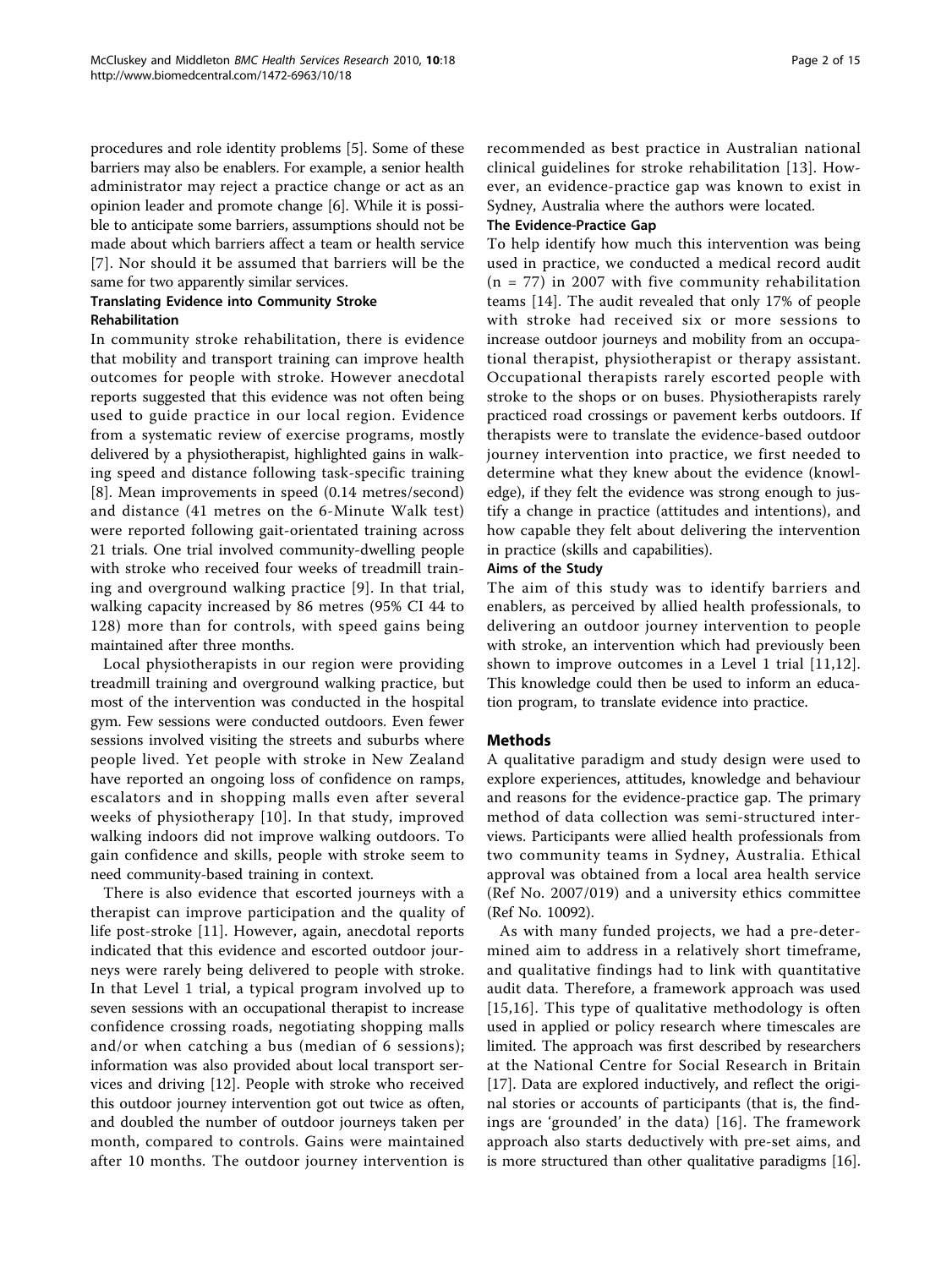The five stages of the framework approach [[16](#page-13-0)] are: familiarisation with the raw data; identifying a framework based on a priori aims and the raw data; developing an index of themes and concepts using representative quotations; producing a chart or table containing distilled summaries of views and experiences from several participants; then mapping and interpreting phenomena, creating typologies, comparing, and seeking associations between, themes to help explain the findings. The final interpretive stage has many similarities with constant comparative methods as used in grounded theory [\[18](#page-13-0)] and in small-scale studies [[19\]](#page-13-0) during analysis. These stages and methods are described in the following pages.

#### The Sample

Two teams were selected purposively. Purposive sampling ensured that two different models of service delivery were represented: a domiciliary team that mostly conducted home visits (Team A), and an out-patient team that mostly saw people with stroke on-site at the hospital (Team B). Both teams were located in suburban Sydney, Australia and had offices in the same building. Professionals within these two teams were then invited to participate. While five services participated in the medical record audits and feedback sessions, only two teams were invited to participate in the barrier identification research project, due to limited funding.

Teams A and B both accepted rehabilitation referrals for people with stroke, multiple sclerosis and other neurological conditions, people with lower limb amputations, and older people with fractures secondary to a fall. Team A accepted referrals for people aged 65 years and over who had rehabilitation goals immediately postdischarge. They provided two or three rehabilitation sessions per week per person, for 12 week post-discharge, in the client's home. Team B accepted referrals for people of all ages and a range of diagnoses. Team B typically provided one therapy session per week per person, for six weeks, almost always based at the hospital. All rehabilitation services were provided free to people with stroke as part of Medicare, the publicly-funded health system operating across Australia.

All 13 allied health professionals employed across the two teams were invited to participate, were recruited and interviewed. Written informed consent was obtained from each person, immediately before their individual interview. Most of the 13 participants (88%) were occupational therapists or physiotherapists. Participant demographics are presented in Table 1.

#### Data Collection

Interviews were conducted once or twice with each participant, at the hospital where both teams were based (some participants left before the second interview, while other new staff joined at the time of the second

# Page 3 of 15

# Table 1 Demographic characteristics of allied health professionals  $(n = 13)$

| Characteristic                           | N              | $\%$       |
|------------------------------------------|----------------|------------|
| Discipline                               |                |            |
| Occupational therapist                   | 6              | (45.2)     |
| Physiotherapist                          | 3              | (23.2)     |
| Speech pathologist                       | 2              | (15.3)     |
| Other (Therapy assistant; social worker) | $\mathfrak{D}$ | (15.3)     |
| Primary Work Role                        |                |            |
| Clinician - No Supervisory Role          | 9              | (69.4)     |
| Senior Clinician - Supervisory Role      | 2              | (15.3)     |
| Team Coordinator/Service Manager         | 2              | (15.3)     |
| Timing of Interviews                     |                |            |
| Pre-Implementation Training (mid 2007)   | 11             | (84.6)     |
| During Implementation (mid 2008)         | 8              | $(45.2)$ # |
| Number of Interviews                     |                |            |
| One                                      | 7              | (53.8)     |
| Two                                      | 6              | (45.2)     |
| <b>Employment Status</b>                 |                |            |
| Full-time                                | 10             | (76.9)     |
| Part-time ( $\leq$ 25 hrs per week)      | 3              | (23.1)     |

Note. # Proportions do not add up to 100% because of staff changes. Of the 11 staff interviewed pre-implementation training, three had resigned ( $n = 1$ ), rotated to another area (n = 1) or taken maternity leave (n = 1) by mid 2008. Of the eight staff interviewed in mid 2008, two were new employees.

interview). The first author (AM) who conducted all interviews was an occupational therapist and health services researcher, with 30 years of clinical experience mostly in stroke rehabilitation. She was not employed by the area health service, and did not work on a day to day basis with any of the participants or teams. Most of the team members being interviewed knew the interviewer personally or by reputation, because of her research background. As the researcher's role and position could influence what participants said, they were advised that judgements would not be made about they said or what they knew.

Interviews were audiotaped with permission, then transcribed. First interviews were conducted in mid-2007, prior to implementation of the evidence-based outdoor journey intervention. Second interviews were conducted in mid-2008, after feedback from a medical record audit had been provided and a half-day training workshop delivered. By the second interview, most team members had been delivering the evidence-based outdoor journey intervention for at least six months.

#### The Implementation Training Workshop

The half day workshop was lead by the first author. First, we presented a critical appraisal of the original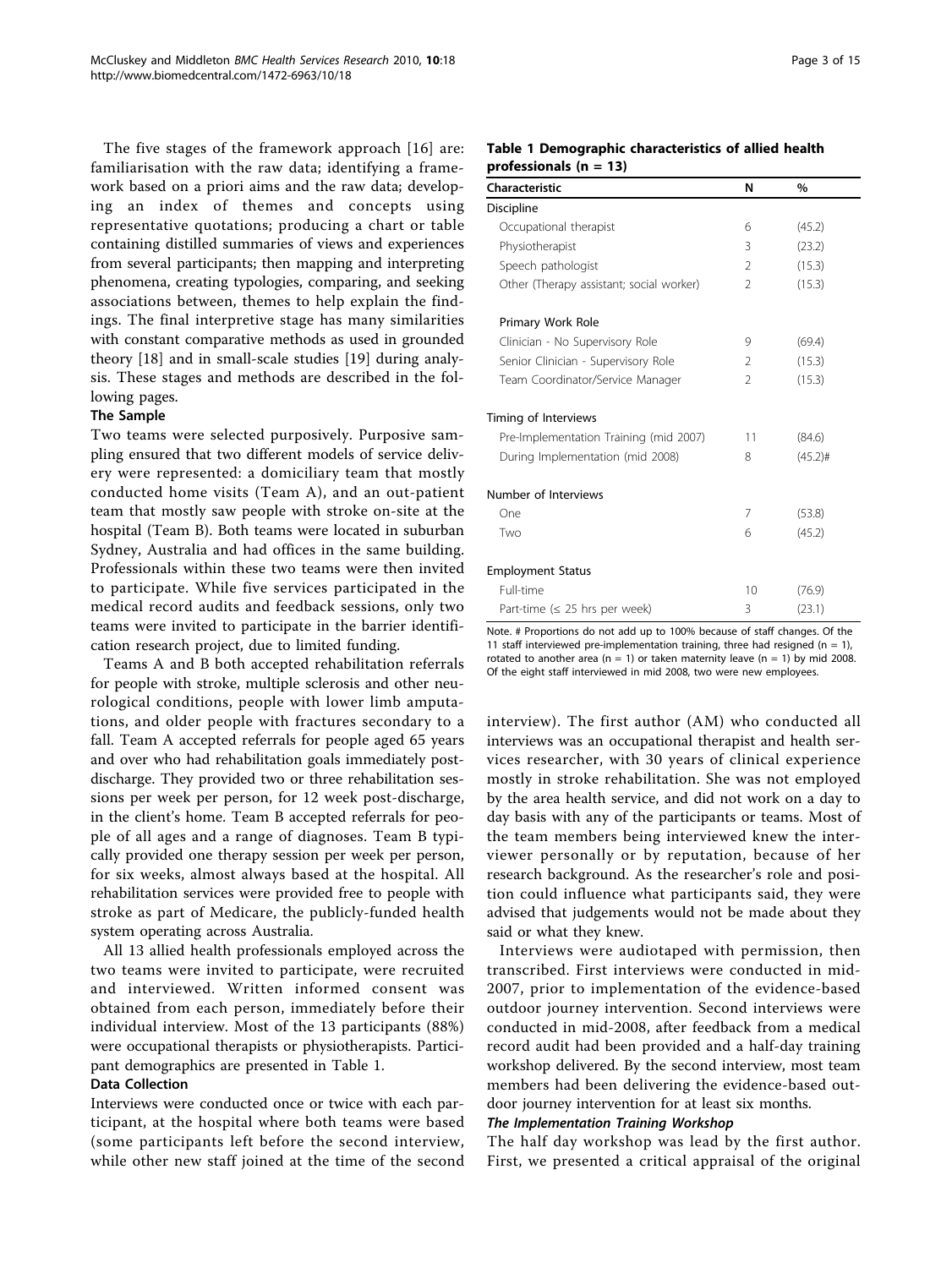randomised trial by Logan and colleagues [[11](#page-13-0)], and a description of the complex outdoor journey intervention [[12](#page-13-0)]. Second, baseline audit data were presented with the permission of team members. Third, written protocols were presented for upgrading walking, bus and train travel training, trialling motorised scooters and consulting about return to driving. These protocols were prepared by the first author with advice from team members. Fourth, two case studies were presented by participating occupational therapy team members, describing the process of delivering outdoor journeys, goals of the person with stroke, treatment progression and safety tips. Finally, potential barriers to delivering the outdoor journeys were identified and discussed in teams. Examples of barriers and quotes from the initial qualitative interviews with team members were presented first. Participants were also asked to suggest possible solutions and enablers.

# Interview Questions and Procedures

Interview questions were developed by the first author. At the first interview, questions were designed to elicit responses about factors that might help or hinder the uptake of the outdoor journey intervention, in particular escorted journeys. After describing their discipline, years since graduation, years spent working with people following stroke and in the community, participating health professionals were asked to describe (1) what they knew about the outdoor journey intervention including the published evidence; (2) factors which might help or hinder their team from implementing the outdoor journey intervention. Prompt questions were used to enquire about skills and knowledge, staffing, physical resources, assessment, screening and report writing systems and treatment routines. Interviews took up to one hour. No particular theory or framework was used to guide data collection in the first round of interviews.

At the second interview 12 months later, similar questions were asked of continuing and recently employed staff. Participants were also asked to describe (1) people with stroke on their current caseload who were, and were not, receiving the outdoor journey intervention, and reasons for these intervention decisions (2) examples of recent therapy sessions where they and their team had provided intervention to increase outdoor journeys; and (3) factors that made it easy or difficult to provide the outdoor journey intervention.

#### Data Analysis

Analysis began after the first interview had been transcribed and continued over 12 months [[18](#page-13-0)]. Statements made by participants were interpreted then pasted into a computer file. Each category was given a provisional label such as 'skills' and 'resources'. The first three transcripts were independently analysed by AM and a research assistant who then met to reach consensus [[20](#page-13-0)]. Coding was subsequently completed by the research assistant who met with AM every two to three weeks to review categories. In framework analysis, this stage is known as familiarisation [\[16](#page-13-0)].

Consensus was achieved during the early meetings by going back and forth between quotes and categories, and discussing the meaning of statements. Often a quote was moved from one category to another. For example, consensus was needed about the following quote '...Carers might not have the confidence to take the patient out themselves....if they're less mobile and need assistance with transfers it would be difficult.... so convincing them to do it....that could be a hurdle....'. This quote was coded as a 'Skill' required by therapists (the skill of negotiating with family carers).

After the initial coding had been completed, we began using the 12 conceptual domains described by Michie and colleagues as the guiding conceptual framework or theory [[5](#page-13-0)]. The process of identifying and applying a thematic framework represents the second stage of framework analysis [[16\]](#page-13-0). The theory of behaviour change described by Michie and colleagues is intended for use by researchers who are exploring behaviour change, particularly barriers to evidence implementation. We selected this theory over others, including the theory of planned behaviour [[21,22](#page-13-0)] and diffusions of innovation [[23,24](#page-13-0)] because our initial codes and categories already matched several of the domains described by Michie and colleagues. For example, our early categories included 'Knowledge', 'Skills', 'Roles', and 'Influences'. Statements were initially allocated to one or more category. The statement 'Scooters are something that I would never bring up with a patient. If they do bring it  $up...l'm$  not sure what to do' was first placed in two categories: 'Knowledge' and a new category 'Beliefs about Capabilities'. Another statement 'We wouldn't normally think to refer to occupational therapy for this aspect of care' was also placed in two categories: 'Roles' and 'Memory and Attention'. The process of indexing data against an indentified framework equates to the third stages of framework analysis [[16\]](#page-13-0).

Tables or charts were generated, containing distilled summaries of participant views and experiences about barriers and enablers (a stage known as charting, the fourth stage of framework analysis). Statements were interpreted, compared with other participants' comments (constant comparison), then relationships examined across categories consistent with grounded theory methods of analysis [[18\]](#page-13-0). This stage is also known as mapping and interpretation, in framework analysis [\[16](#page-13-0)], and was influenced by our original aims and objectives (to identify barriers and enablers which could be strategically targeted). We do not believe that use of a guiding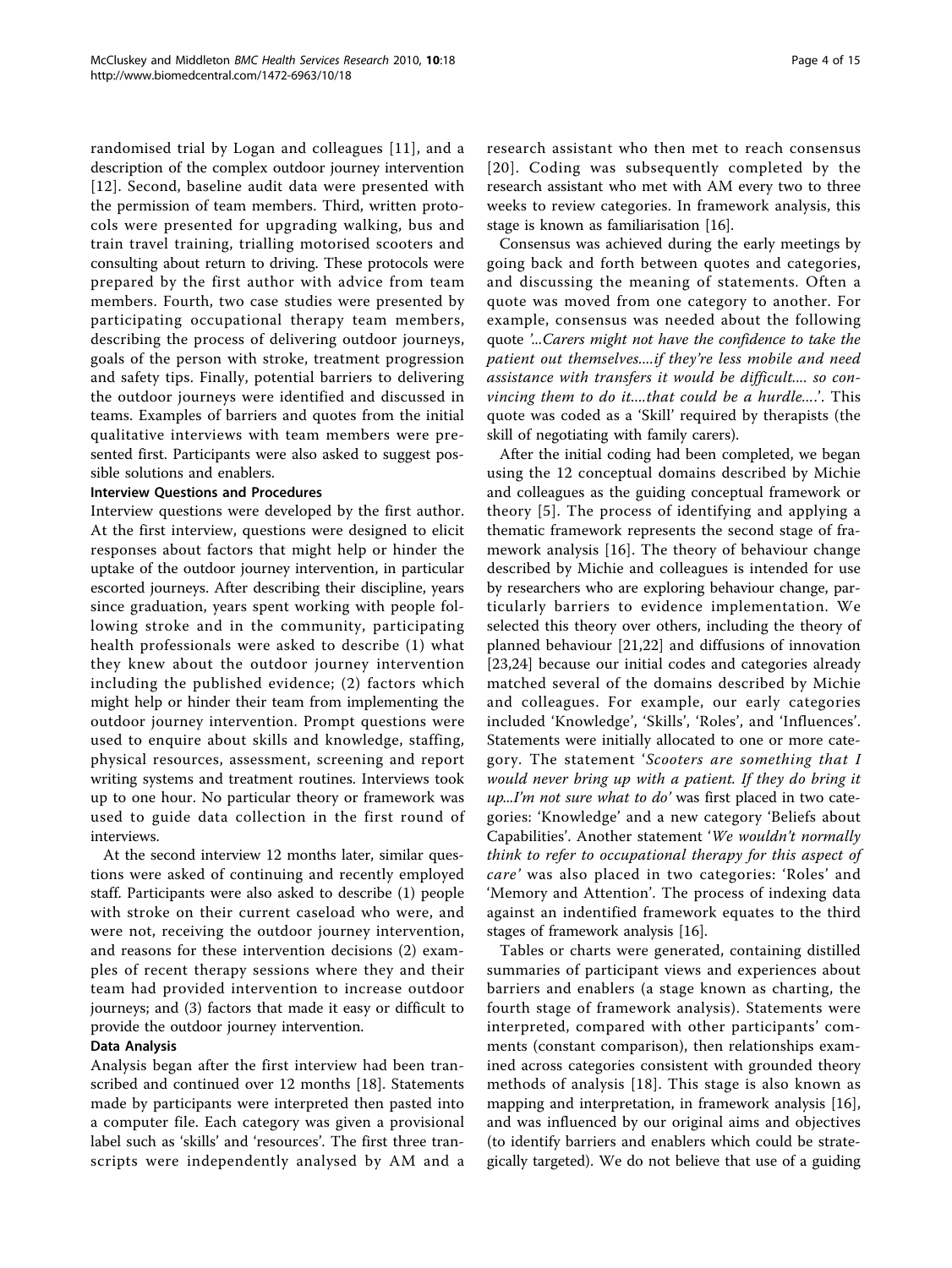theory and framework limited our analysis, since these were introduced after initial coding had been completed. Use of a theory of behaviour change and framework analysis [\[16\]](#page-13-0), helped to streamline what can be a slow and costly process.

Previous interviews and ongoing analysis influenced the probing questions asked of participants, particularly during the second round of interviews. For example, we asked additional probing questions about 'factors' influencing the delivery of the outdoor journey intervention, questions about their perceived skills, knowledge, roles, and influences from people with stroke and their family. Analysis did not influence the number of team members interviewed (ie theoretical sampling was not used). All team members were invited to an interview and all participated. There was no attempt to achieve theoretical saturation.

# Results

Eight of the 13 participants were interviewed twice, and five participants were interviewed once only. Of the initial sample of 13, three had left their position before the second interview due to maternity leave  $(n = 1)$ , staff rotation  $(n = 1)$  or resignation  $(n = 1)$ . Two new team members were interviewed in 2008.

Factors that participants identified as potential or actual barriers to knowledge translation are presented below, followed by enablers. We first present quotes from the 2007 (baseline) interviews, followed by quotes from 2008 (follow-up) interviews. By 2008, participating team members had received feedback from a medical record audit, attended a training workshop where barriers and enablers were discussed, and some had delivered the outdoor journey intervention.

Two domains or categories, Social Influences and Beliefs about Capabilities were discussed often by participants as potential barriers to delivering the outdoor journey intervention (21 and 17 pages of quotes, respectively). These two domains will be discussed first, followed by five other barriers including Knowledge and Skills, Resources, Professionals Role Identity, Memory and Attention and Emotions. See Table [2](#page-5-0) for a summary of the seven categories of barrier and sample quotations [see Additional file [1](#page-13-0) for extra quotations about the barriers reported by participants].

Enablers included changes in their attitudes, especially Beliefs about Capabilities, change in their Professional Role Identity (particularly role expansion), Memory and Attention (introducing procedures that reminded team members to act) and *Emotions* (positive feelings about the intervention). See Table [3](#page-6-0) for a summary of the five categories of enabler and sample quotations.

#### 1. Social Influences

The domain Social Influences refers to influences from people with stroke and family members, as well as health and community services. Any of these people or systems could encourage or discourage delivery of the outdoor journey intervention. Influences included expectations about intervention, tolerance for risk and organisational policies.

First, people with stroke influenced the interventions that therapists offered. Therapists reported that some people with stroke did not expect nor want to practice outdoor walking or travel with a therapist. Instead therapists felt they were expected to focus on interventions such as indoor walking, upper limb or self-care retraining.

Some people with stroke were afraid of falling, lacked confidence or experienced anxiety, which influenced what therapists did. One occupational therapist described helping a person with stroke to review driving test questions and his knowledge of road laws. Instead of helping this person to regain their driving license, the intervention caused anxiety and postponement of the driving rehabilitation process. That experience influenced how and when the occupational therapist introduced the driving assessment process with future patients, as part of the outdoor journey intervention.

An enabler was when therapists encouraged and reassured people with stroke that they were 'ready' to start getting out and about, and obtained a positive response. Therapists reported that people with stroke often sought their approval about going out. Many lacked confidence with their mobility. Therapists also realised that people with stroke needed to be 'ready' to participate in outings.

Second, family members had a large influence on what interventions therapists did, or did not offer. Family members were viewed as being restrictive by several therapists because they discouraged outdoor journeys. Reasons for family members being restrictive included perceived anxiety about the person with stroke falling or getting lost, being unable to manage the distance or having another stroke.

Therapists often wanted to take people with stroke out on escorted journeys to counteract the influence of restrictive family members. Therapists wanted to demonstrate to others, and to themselves, that independent outdoor journeys were safe. However, family members sometimes drove their relative to appointments when a public transport trip had been planned.

Third, the policies of health and community services influenced whether staff provided escorted outdoor journey sessions or not. Risk management policies were most often mentioned. In the following quote, a therapist reflects on how risk management policies in hospital led staff to discourage independent walking by inpatients. However, this advice continued to influence activity levels after hospital discharge. Inpatients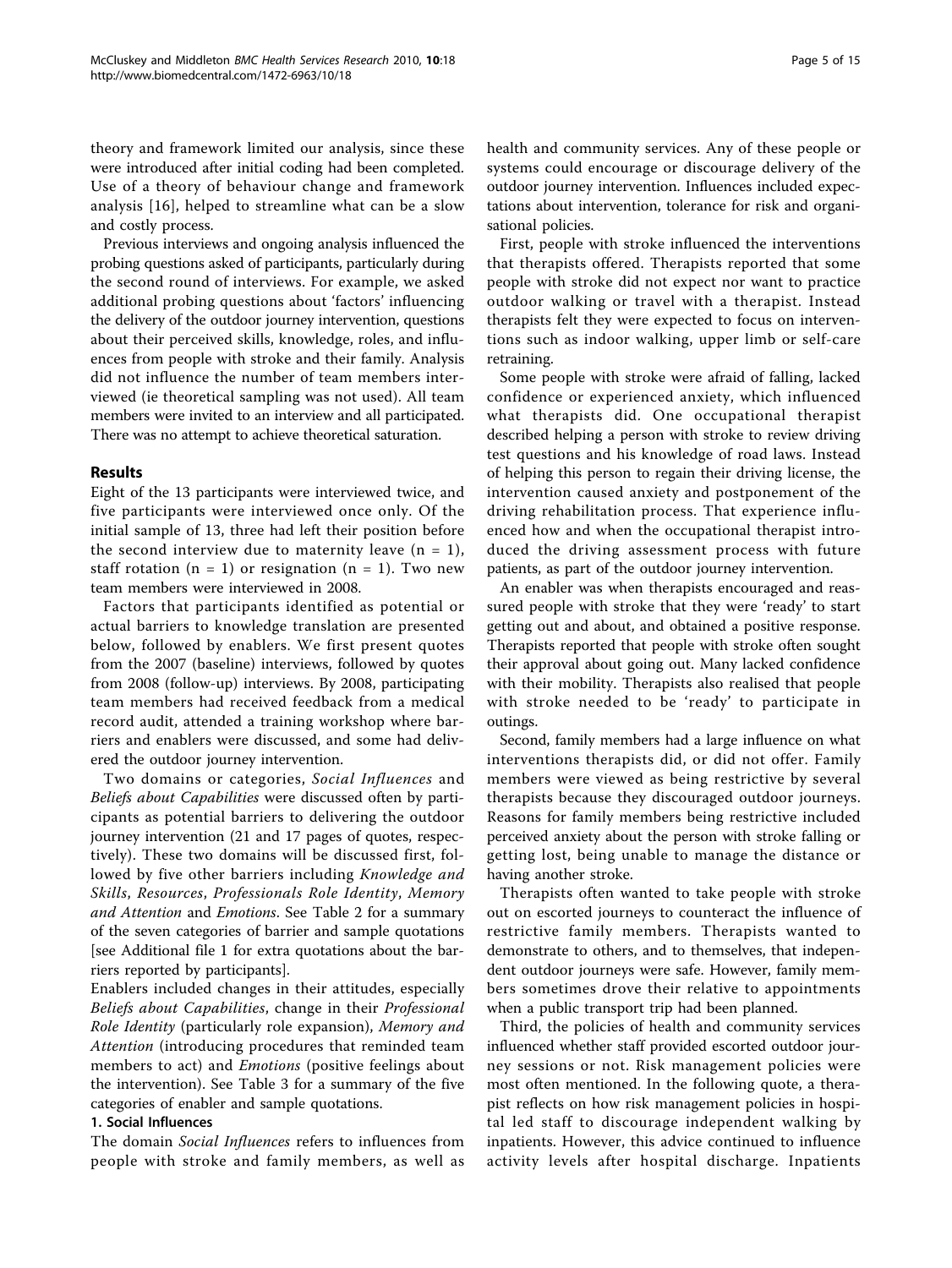#### <span id="page-5-0"></span>Table 2 Barriers to delivering the outdo orjourney intervention with examples  $\wedge$

Social influences: Unhelpful influences from people with stroke, family members, health professionals and community service providers that discouraged delivery of the outdoor journey intervention. Unhelpful influences included expectations about intervention, low tolerance for risk and restrictive organisational policies.

From people with stroke: Some people are more focussed on getting their arm to work again 'I just want my arm to work'... [so] trying to identify goals different from that can be hard. Usually they've been told 'We're referring you for upper limb therapy' and they become very focussed on that 'I want to move my arm again'...they don't want to ....look at ...getting out and about. (OT1)

Belief about capabilities: Unhelpful, pessimistic or ambivalent beliefs and attitudes about the capability of an individual professional, family member, or the team to provide the outdoor journey intervention.

...there's concern about [therapy assistants] having the skills to assess and analyse the situation.....Would everything [ie problem areas] be picked up by somebody who's not trained? Can we have somebody who's not fully trained doing interventions and sessions? (OTM1)

Maybe [it's] partly to do with not having done this before...for people... gosh ...(thinks)...how do I get people on buses? And time wise.... [how do I manage]? (OT2)

Knowledge and skills: Knowledge and skills which professionals felt they lacked, which related to; (i) the intervention itself; (ii) return to driving, (iii) motorised scooters and (iv) local transport options.

One thing that the staff felt they wanted was information...around driving and what the guidelines say. Where can we access information to help them [people with stroke] for the knowledge part of the driving assessment? [Staff] awareness of what actually happens in an occupational therapy driving assessment is limited....how that's separate from the RTA [Roads and Traffic Authority] test, and sitting at a computer... and going out with a driving instructor? (OT3)

Professional role identity: Unhelpful attitudes and beliefs about professional roles, and routines which presented a barrier to delivery of the intervention. Includes professionals who were pessimistic or ambivalent about role change.

I think a lot more people COULD benefit from [this type of] occupational therapy than actually have it. That's the first barrier. We as non-occupational therapists wouldn't normally think to refer to [them] for this aspect of care.... much of the role seems to have been about upper limb training and maybe some cognitive training. (PT1)

Resources: The absence of resources, limited resources or unpredictable resources on which the intervention depended. There were four categories of resources: (i) staff; (ii); time; (ii) information technology; and (iv) vehicles.

Information technology: To get a bus timetable and transport information ...I'm lucky now I have access to the internet, but before I didn't, and you'd have to get someone else to log you on, which can make it difficult (OT1)

Vehicles: Getting cars has been a huge issue in the past. We don't have a [dedicated] car for that position. If there [wasn't] a car...it [would require] a bit more planning and approval (OTM1)

Memory and attention: Failure or difficulty remembering to ask about, assess, document or address outdoor mobility and travel because of current systems, procedures or habits.

Sometimes I might bring it [driving referral] up in discussion but I might forget when it comes time to document (OT1).

Emotions: Negative or uncomfortable emotions when thinking about, or delivering the intervention.

If I'm out with a client for three hours or so, there will be a feeling of quilt...it's a bit like a social outing...I know we're training community access but perhaps a feeling of guilt that you're gone for so long, with one person and you're out in the community (OT2)

Notes. ^ The following abbreviations are used after quotations, to represent each profession: occupational therapy (OT); physiotherapy (PT); speech pathology (SP); and social work (SW). Numbers (eg OT1, PT2) correspond to de-identified individual professionals as summarised in Table 1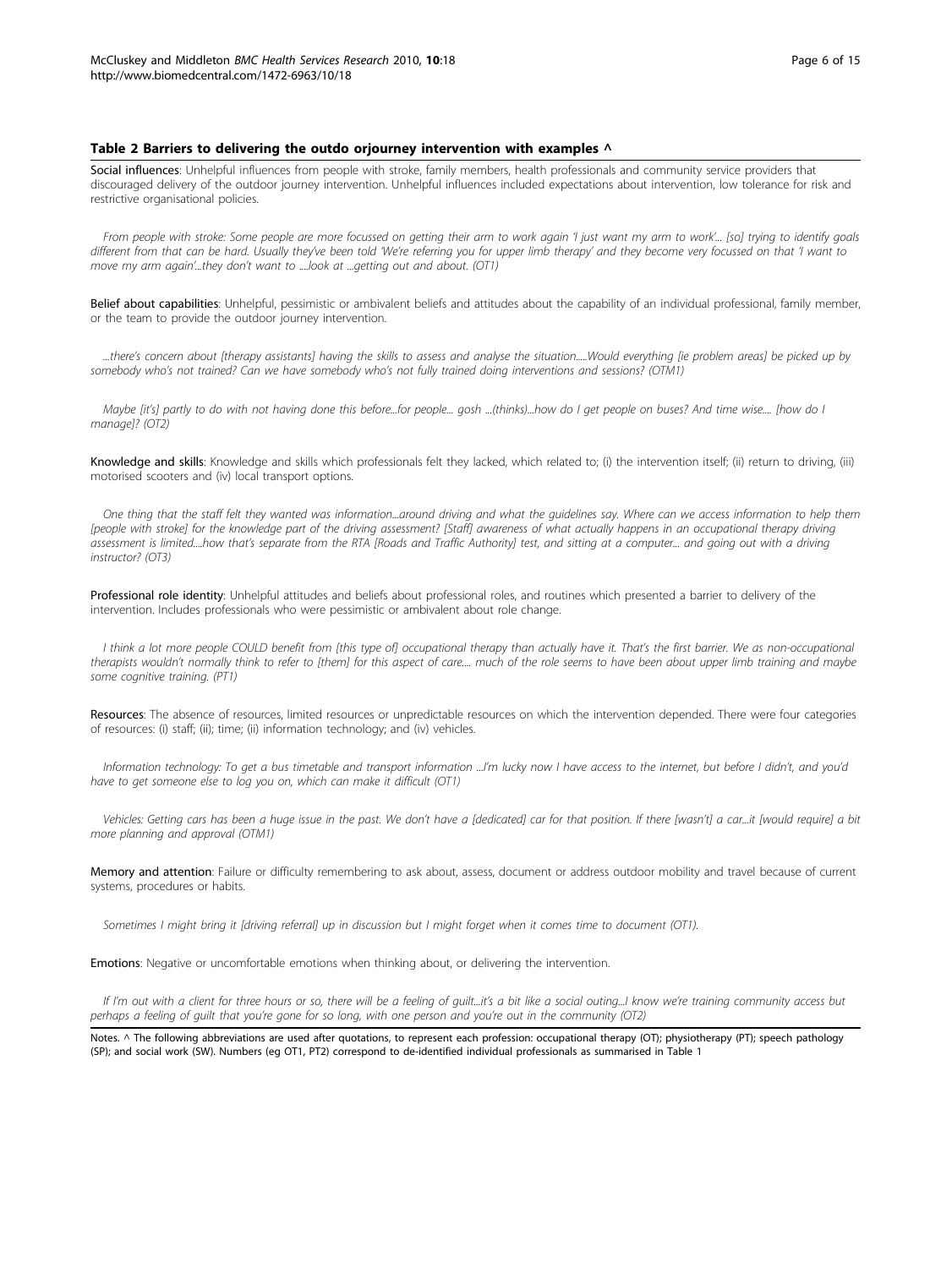#### <span id="page-6-0"></span>Table 3 Enablers to delivering the outdoorjourney intervention with examples ^

Social influences: Helpful or positive influences from people with stroke, family members, health professionals and community service providers that encouraged delivery of the outdoor journey intervention. Influences included people expecting the intervention to be offered or provided, tolerance for risk and enabling organisational policies.

From people with stroke: She's ...very motivated... keen to get back to catching the bus to the shops. She'll be good to work with. [On] my first visit last week, we walked up to the bus stop. She was lacking confidence... 'Are you sure it's not too early?'. I said 'No. It's not too early'. (PT3)

From policy: Our [community service] workers will take the person out if we specify 'The person can't go [shopping] on their own, so go with them. We want to encourage them [the person with stroke] to go. Take the patient with you'. (OT3)

Belief about capabilities: Positive beliefs about individual abilities, and the ability of the team, to provide the intervention. Therapists' beliefs could change over time.

Road crossing.....(long pause) I haven't really taken people across roads much at all. But we could do it...we could do it. We'd have to choose the roads... it's pretty scary out there [at the hospital entrance]...I take my life in my hands when I cross out there (laughs). (PT1)

[I was] thinking 'If someone has a heart condition, what would you do if they did collapse and you're on your own?'. They're the kind of things that go through your mind when you haven't done it. ... [so] it's helpful to have suggestions so that you're really prepared. So yeah, I've definitely started prethinking and trying to be as prepared as possible before going out (OT1)

Professional role identity: Therapists who believed the intervention was compatible with, or could become part of, their professional role or the role of another team member. Having a positive attitude to role sharing and role expansion.

In the initial interview we ask questions about ... shopping and banking and finances... how do they get there? Do they get public transport or drive? But beyond that, actually implementing anything is limited... [it is] something we should focus on (OT2)

Memory and attention: Triggers and prompts that would help to remind therapists to think about, discuss and document outdoor mobility and travel.

I think it should be in a questionnaire...that the OT and physio ask the client on [their] first meeting... More defined questions [like] " Do you want to go back to driving?" (OT2)

The [initial assessment] proforma that I'm using now goes into greater detail [about community access and transport] (OT5).

Emotions: Therapists who felt positive emotions, including joy and satisfaction, from delivering the intervention.

They [the therapists] enjoy it. [They say] 'I took them on the bus today and went to the shops'. (OT3)

They might be reluctant at first...but...you talk to them at the end and they [say] 'I know why I was pushed to do that' or 'If you weren't seeing me, I probably wouldn't have gotten to the stage that I am, trying to do this on my own'. Patients saying 'My confidence is so much better now, I don't think I would have got back to the bus if you didn't take me'. That's really ... rewarding. (PT3)

Notes. ^ The following abbreviations are used after quotations, to represent each profession: occupational therapy (OT); physiotherapy (PT); speech pathology (SP); and social work (SW). Numbers (eg OT1, PT2) correspond to de-identified individual professionals as shown in Table 1.

followed therapists' advice literally and were anxious about walking unsupervised at home. This advice might explain why some people with stroke found it psychologically difficult to go outdoors alone.

Policies of community services, as well as hospitals could also affect whether people with stroke went outdoors or not. Local community services such as Home-Care were a potential enabler to getting people with stroke out and about. Some services completed grocery shopping early after hospital discharge, or staff took people with stroke with them when they went shopping. More often, however, organisational or insurance

policies prohibited service staff from escorting clients to the shops. Staff had to shop alone while the person with stroke remained at home. Thus, their policies could be a barrier to community access training.

In summary, social influences which affected delivery of the outdoor journey intervention included the attitudes, confidence and risk tolerance of people with stroke and their family members. An important barrier to enabling outdoor journeys was the restrictive attitudes of family members. Policies of health and community services also influenced who could provide escorted journeys. Enablers included people with stroke who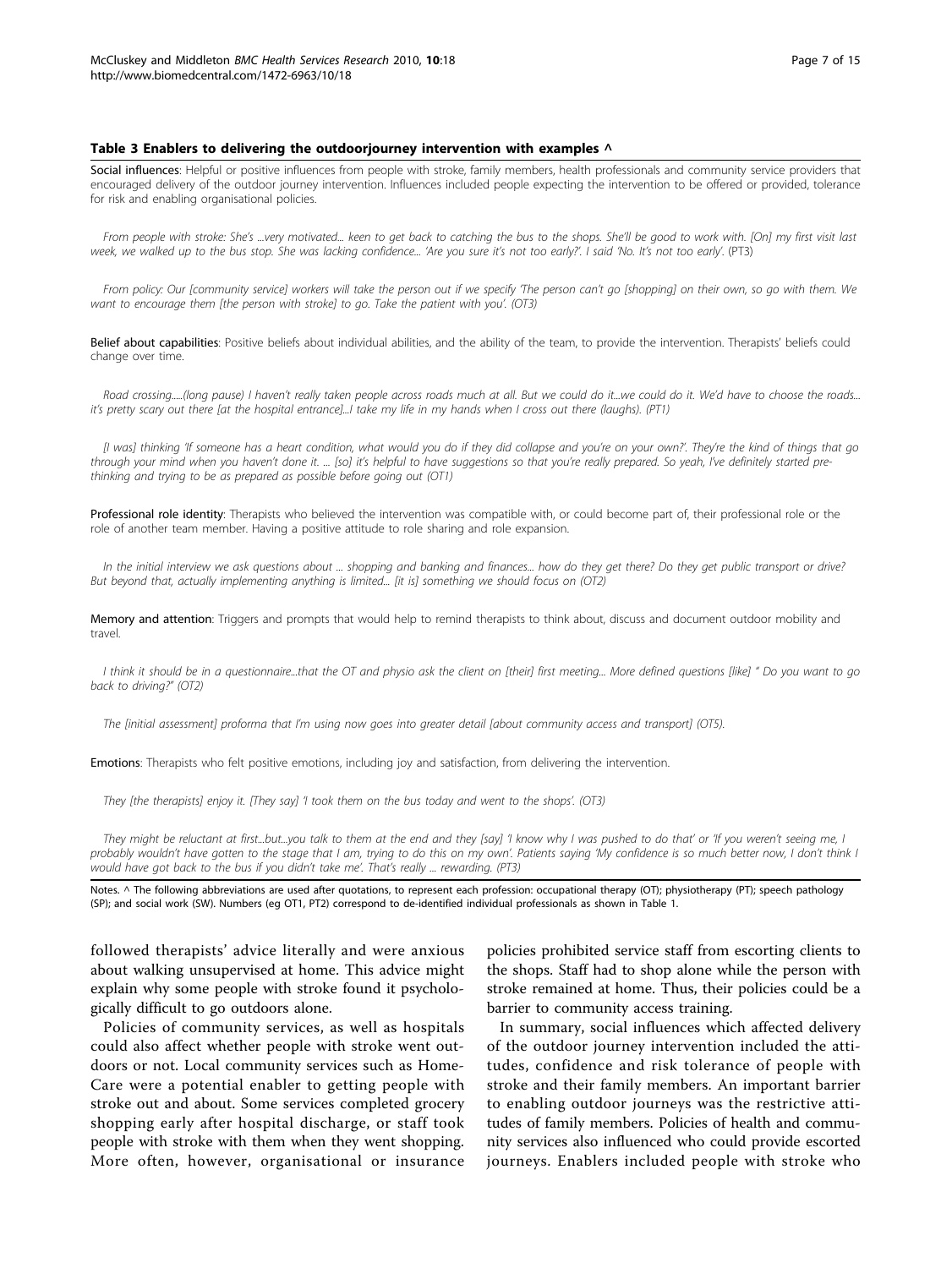responded positively to encouragement and reassurance from therapists.

# 2. Beliefs about Capabilities

A second domain affecting therapists' ability to deliver the outdoor journey intervention was their Beliefs about Capabilities. This category refers to beliefs about their individual ability, and the ability of their team or family members to provide the intervention. Therapists could be optimistic, pessimistic or ambivalent about delivering the intervention. For some, their attitude changed as a consequence of delivering the outdoor journey intervention; they became more self-assured and confident.

First, we describe the pessimism and negative beliefs about capability. When therapists knew they had to escort people into the community for six sessions, they articulated concerns about spending two or more hours per session with a person, and being alone during these sessions. They knew that public transport training in particular would involve two or more hours of their time.

A novel aspect of the implementation project was that therapists were encouraged to involve assistants on their team, to help share the number of sessions. However, the ability of unqualified therapy assistants was a concern for some therapists. This concern stopped them from delegating sessions to an assistant.

Some therapists were reluctant to suggest outdoor journeys until they had seen a person with stroke for several sessions, and developed a good rapport. The problem with delaying outdoor mobility practice was that by the time therapy finished, typically after six weeks, little or no time had been dedicated to increasing outdoor journeys.

While the interview challenged participants' practice, most rose to the challenge. Therapists reflected positively on how and where they might take a person with stroke to practice road-crossing. They also described in follow-up interviews how they had learned over the year about planning ahead and anticipating problems, to better manage community-based retraining sessions. Other enabling strategies proposed by participating therapists to help increase confidence included having a checklist of items to take on outdoor journeys. This checklist should include medications, a mobile phone, drinking water, an umbrella or sunhat. Items like a mobile phone were already taken on home and community visits by therapists because this was part of area health policy.

To summarise, intervention to help increase outdoor journeys was sometimes limited by therapists' pessimism about their ability to spend two or more hours in the community per therapy session, and beliefs about the abilities of unqualified therapy assistants. An enabler was holding the belief that escorted outdoor sessions could be provided safely by therapists if they anticipated problems and planned ahead well.

# 3. Knowledge and Skills

Knowledge and skills which therapists felt they needed to deliver the intervention fell into one of four categories: (i) components of the outdoor journey intervention itself, (ii) providing advice about return to driving, (iii) about motorised scooters, and (iv) about local transport options. Therapists described a lack of knowledge, skills and confidence in all areas.

Knowledge about the outdoor journey intervention was limited. When therapists were interviewed in 2007, most had not read the seminal publication by Logan and colleagues (2004). Those who had read the publication were still unclear about the components of the intervention, exactly what to do and how often. Most therapists knew the intervention was 'about getting people out into the community' but needed more information about what to actually do. A training workshop was planned to meet this need.

Knowledge about return to driving emerged several times as a gap. Therapists recognised that they lacked accurate information about driving regulations, assessment and rehabilitation. The occupational therapists knew roughly what the local and national guidelines stated, but were still uncertain about how long a person had to wait before attempting an on-road driving assessment, if a person's driving license should be suspended during that time or not, and whether a person had to obtain a Learner Permit.

A third knowledge and skills gap was around motorised scooters - how to assess a person for, prescribe and fund a scooter. There was a general assumption that the local government equipment scheme would not fund scooters. This assumption was incorrect, although the guidelines were strict and approval was rare. Therapists assumed - not unreasonably - that people with stroke would have to buy their own scooter. They reasoned that most people could not afford to buy a scooter themselves, and therefore did not raise this type of mobility device as an option. Therapists were not aware of other funding options which could be pursued. As a consequence of rarely prescribing scooters, therapists recognised a skill gap should they need to help a person with a prescription.

Finally, knowledge about local transport options was another barrier to delivering the outdoor journey intervention. Not only were therapists unfamiliar with local transport options, most did not use buses or trains. They mostly drove to and from work. Therapists needed to learn how local ticketing systems operated, how and where to obtain timetables, and what subsidised transport services were available.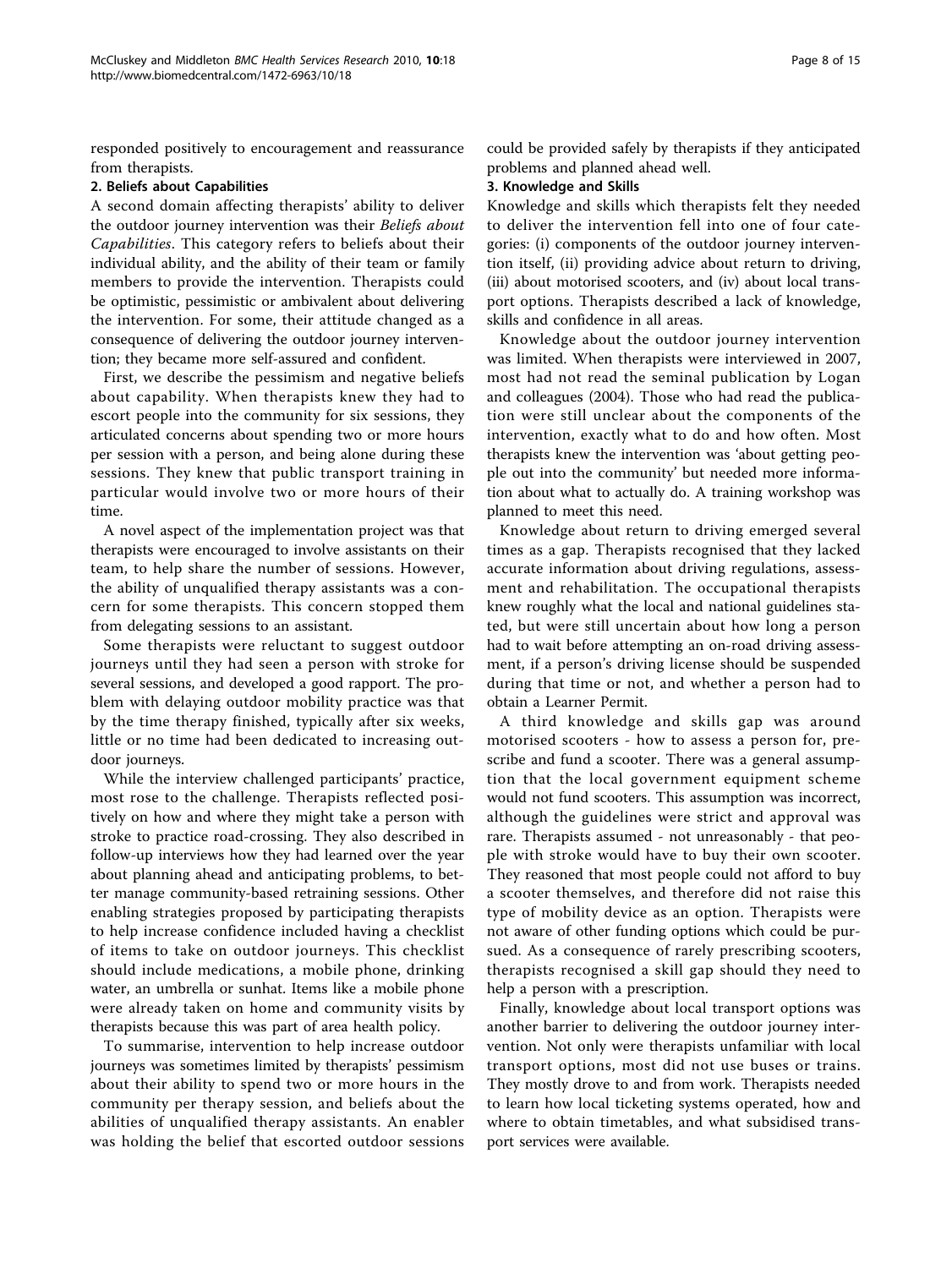In summary, four categories of skills and knowledge were described by therapists as necessary for implementation of the outdoor journey intervention. Thus, they described skills and knowledge barriers. They needed to know about components of the intervention, return to driving regulations, how to prescribe a motorised scooter, and about local transport options.

# 4. Professional Role Identity

This category refers to whether the outdoor journey intervention was compatible with, and recognised as part of therapists' professional role. Little reference was made to the therapy assistant role. The intervention was considered to be part of the occupational therapy role, yet most participants had not seen occupational therapists offer travel training or take people with stroke to shopping malls. Consequently referrals were not made for these activities. An occupational therapist noted that she asked people with stroke about shopping and banking but did not offer intervention for identified problems. She considered this gap to be part of her role.

Outdoor mobility training did not seem to be covered well by either the occupational therapists or physiotherapists. An occupational therapist considered outdoor mobility training to be part of the physiotherapist's role. Yet this view was not held by all physiotherapists. One of the three physiotherapists interviewed was pessimistic about implementing outdoor mobility training. She was concerned about the role expansion and time involved. If multiple sessions were dedicated to escorted outdoor journeys, time spent on current interventions would be reduced.

Two of the three physiotherapists were more optimistic that they could deliver outdoor mobility training. However, they were all adjusting to the idea of escorting people with stroke and providing practice opportunities in suburban streets, not just in the hospital gym, carpark or grounds. Two of the three therapists did not routinely conduct home or community visits, but held positive attitudes to changing practice, which was an enabler.

Finally, one team decided that physiotherapy and occupational therapy staff would share responsibility for screening people with stroke. Both disciplines and the therapy assistant would deliver the outdoor journey intervention. After several months, role sharing increased, enabling the intervention to be delivered regardless of discipline gaps.

In summary, travel training was not initially perceived to be part of an occupational therapists' role. Yet occupational therapists who were interviewed acknowledged the need to offer intervention if a person with stroke could not get to the shops or the bank. Outdoor mobility training was perceived to be part of a physiotherapists' role, although the time involved in doing 'real-world' training remained an attitudinal barrier.

#### 5. Resources

This domain refers to the absence of resources, limited resources, or the unpredictable availability of a resource. Categories of resource included staffing, time, information technology and vehicles. These resources were barriers to delivery of the outdoor journey intervention, although some therapists described strategies (enablers) for overcoming limited resources.

Not unexpectedly, staffing influenced the intervention to be delivered. Absence of an occupational therapist on a community team was initially considered to be an important barrier. The occupational therapist was responsible for taking people with stroke on escorted journeys on buses and trains. Sometimes, a team would have no occupational therapist or only a part-time therapist. One team limited the number of therapy sessions each person with stroke received, to help manage their waiting list and backlog of referrals following staff vacancies.

Large blocks of time - up to three hours - had to be allocated for community-based training. A therapist might leave their office at 9 am, leave the home of a person with stroke at 9.30 am to catch a bus, arrive at a shopping centre or doctor's surgery by 10.00 am, return home by 11.00 am or later, and return to their office by midday. However, therapists expected to spend much less time - about one hour - with most of their patients and clients. They felt guilty spending more than one hour per session. To help manage time, they arranged for colleagues to drop them off or collect them, rather than travel to and from a destination by public transport. These time-saving strategies were an enabler to delivering the outdoor journey intervention.

Limited internet and computer access was the third category of resources which could prevent delivery of the intervention. Without access to these resources, therapists' could not easily provide transport information to people with stroke. The health department could not afford for all health professionals to have internet access, which stopped some therapists - usually junior therapists - from efficiently finding travel information. Instead, they had to wait for other staff members to log them onto the internet.

Vehicles for community visits were the fourth resource which could be in short supply and become a barrier to outings. Therapists anticipated an increase in vehicle bookings and a need for advance planning by staff when delivering the outdoor journey intervention more routinely. Use of taxis was another strategy or enabler that therapists planned to use, to overcome this resource problem.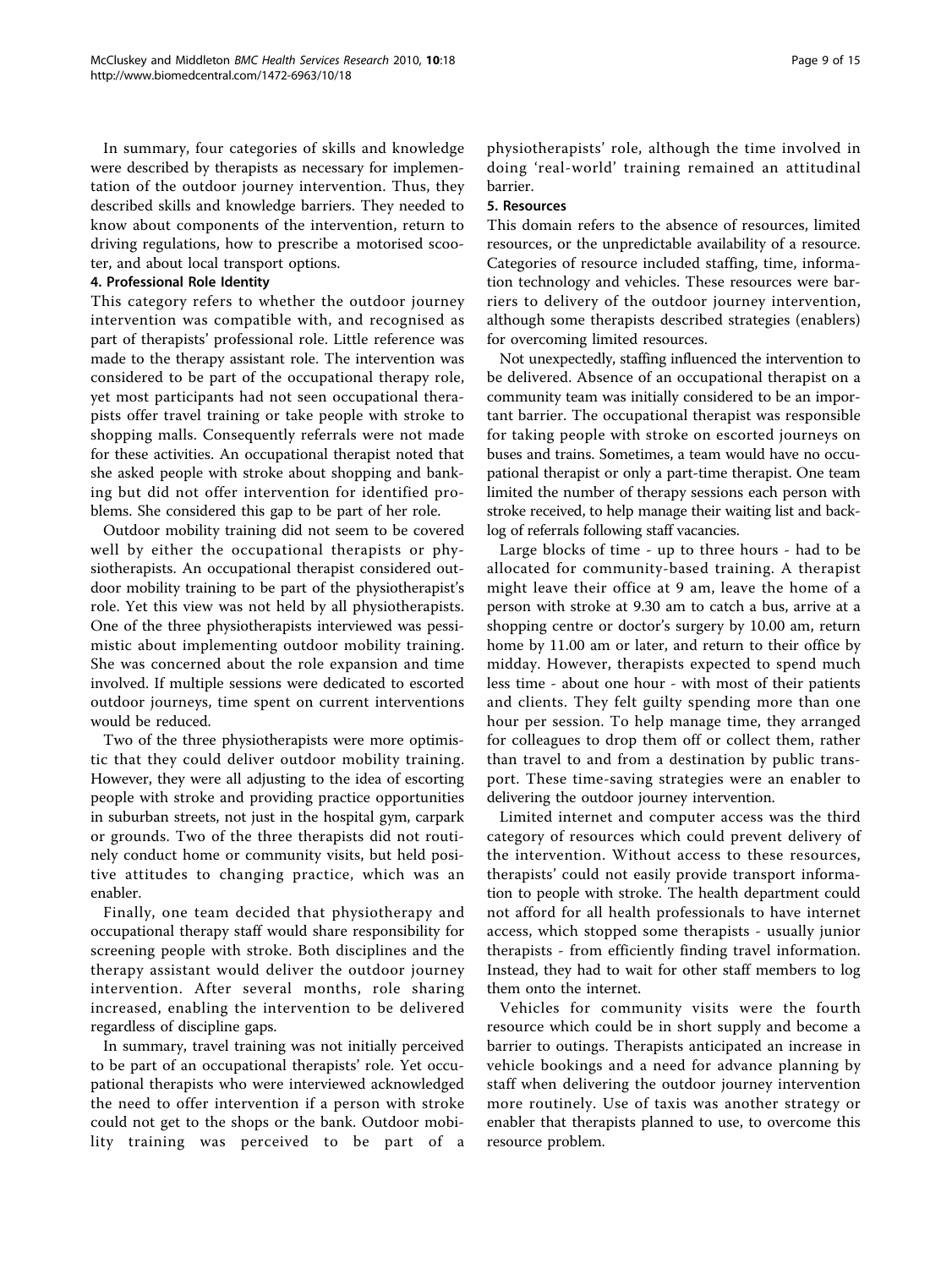In summary, therapists identified staffing, time, internet and vehicle access as resources that were in short supply and could be barriers to providing the outdoor journey intervention. However, solutions were also proposed such as role sharing and using taxis.

#### 6. Memory and Attention

A fifth domain affecting therapists' ability to deliver the evidence-based intervention was their memory for, and attention to, outdoor mobility and travel. This category also refers to triggers and prompts that reminded therapists to ask people with stroke about outings and travel. If they could remember to ask about these issues, therapists assumed they were more likely to address them during rehabilitation. All professionals who were interviewed felt that changes to their assessment, documentation and case conferencing procedures would help prompt these discussions. By the time of the follow-up interview, one team had made a series of changes to their assessment form and procedures. As anticipated, these changes did help focus their attention on outdoor mobility and travel. The initial assessment form became a prompt and an enabler.

Remembering to ask about outings, transport and driving did not always mean that these topics were documented. Medical record audits raised awareness of this gap. Questioning people with stroke about outings and transport was not enough; they had to remember to document their findings. If a person with stroke did not want to use public transport or be referred for a driving assessment, this information needed to be documented for the benefit of current and future team members:

Placing community access on the case conference agenda was another solution proposed by teams to focus attention on outdoor journeys. Finally, if a person with stroke identified a destination or appointment they had to travel to, this focussed attention. Problems getting to the local doctor because of dependence on family might trigger a discussion about driving or a travel training session:

In summary, existing assessment procedures were a systems barrier. The assessment form did not remind therapists to ask about outdoor mobility and travel. Not surprisingly, it was the assessment procedures and paper form that therapists suggested changing, to help focus attention on the issues. Appointments and destinations could trigger a discussion about outdoor mobility and focussed goals on community participation. Few suggestions were made about prompts to help them remember to deliver the evidence-based intervention, as opposed to asking about outdoor journeys.

#### 7. Emotions

This category refers to how therapists felt about delivering (or withholding) the outdoor journey intervention, and their emotional responses. Previous categories have alluded to feelings of guilt because of the time involved in delivering sessions. However, other emotional responses included embarrassment, enjoyment and satisfaction. Such feelings are important to consider because they may inhibit or enable delivery of an intervention.

Feelings of guilt were reported not only about time but also about the nature of the intervention. One occupational therapist felt that an escorted outdoor journey was not 'real' rehabilitation, unlike upper limb or cognitive rehabilitation. Feelings of embarrassment were also reported by the same therapist during escorted journeys. She worried about the privacy and feelings of people with stroke, when neighbours could see them being escorted. However, she also described strategies to minimise embarrassment such as changing the backpack she carried on outings.

Positive feelings were consistently reported by therapists who focussed on increasing outdoor journeys. Therapists felt good about their new role. Feelings of satisfaction and pride resulted when people with stroke appreciated their work. Therapists worried less about cajoling reluctant individuals out into the community when positive feedback was received.

In summary, therapists reported negative and positive emotions towards the outdoor journey intervention. Guilt and embarrassment were reported initially but these feelings were often replaced by enjoyment and satisfaction after delivering the intervention.

# **Discussion**

This discussion will focus on three key findings. First, therapists provided interventions based partially on what people with stroke expected of them, and the views of family members. This approach is consistent with the principles of evidence-based practice, but may require therapists to negotiate, build confidence and address self-efficacy before clients will venture outdoors. Second, therapists did not know the evidence about community stroke rehabilitation contained in national clinical guidelines, with implications for continuing professional development and knowledge translation. Finally, therapists were uncomfortable offering an intervention which was not part of their traditional or legitimate role. Nonetheless, several professionals were open to professional role revision, which enabled them to accommodate the outdoor journey intervention with existing resources.

# When Clients Decline Evidence-Based Intervention

Evidence-based medicine, and evidence-based practice have been defined as the integration of the best research evidence with clinical expertise and the unique values and circumstances of patients [\[25](#page-13-0)]. This process is not as simple as it first appears, as therapists in our study acknowledged. Some people with stroke did not want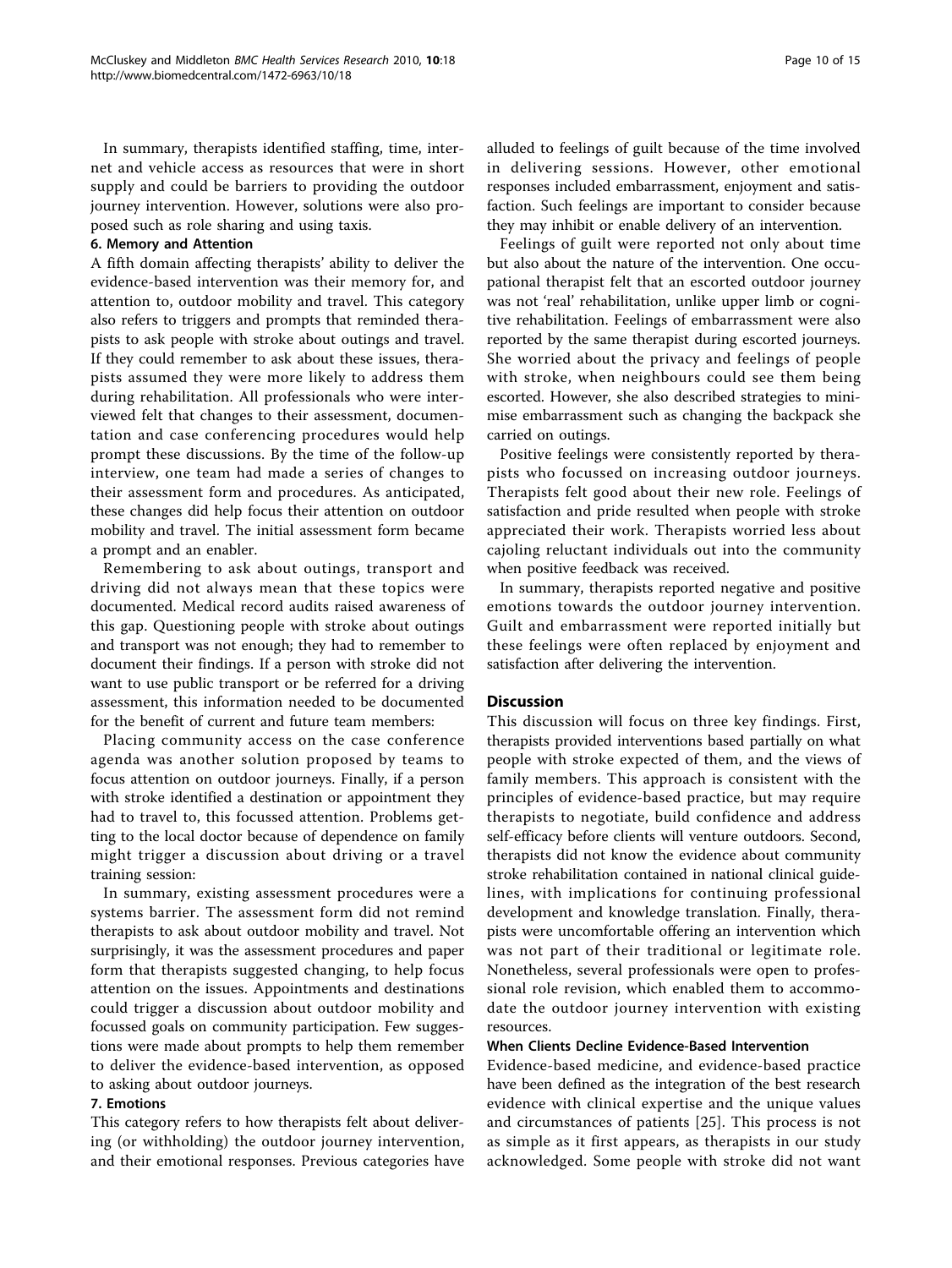evidence-based intervention, at least not at the time when it was offered. Not everyone wanted to leave their home and practice crossing roads or travel on a bus. Furthermore, some family members actively discouraged risk-taking. And sometimes both clients and family members expected an intervention which was not supported by strong evidence. These views need to be acknowledged, and negotiation undertaken, if rehabilitation outcomes are to be optimised.

Negotiation with clients around evidence is not unique to the outdoor journey intervention. Other examples from the literature include people with acute back pain who visit their general practitioner expecting to receive a referral for an x-ray, passive manual therapies and advice to rest. Yet clinical guideline recommendations advise against these interventions, and suggest that the person remain active [[26\]](#page-13-0). General practitioners have reported difficulty resisting patient expectations, and many need to practice new consultation scripts before they stop ordering expensive x-rays at a patient's request [[27\]](#page-13-0). Therapists in our study did not appear to have difficulty changing their intervention practices once they knew about the evidence.

Innovative strategies will be required if occupational therapists and physiotherapists are to negotiate around family values, and overcome risk intolerance. Other recent data collected from people with stroke substantiates the influence that family members can have on mobility and travel training by therapists (Barnsley, McCluskey & Middleton, What people say about travelling outdoors after a stroke: A qualitative study, submitted). In that qualitative study, 19 people with stroke received the outdoor journey intervention, and talked about their lack of confidence crossing roads and walking over rough ground, as well as fear associated with bus travel. Family members who did not allow travel on public transport and encouraged dependence on family car travel compounded this lack of confidence. People who are discouraged from walking and traveling outdoors can lose mobility gained during their inpatient stay. They risk becoming physically inactive and unnecessarily socially isolated. Family burden may increase. All these secondary consequences of stroke are avoidable, at least in theory.

Strategies which may assist therapists to negotiate around these challenges include the use of educational materials such as written narratives or videotaped vignettes of people with stroke who travel outdoors. These educational materials could be viewed in hospital prior to discharge or at home. Materials could address concerns about risk and safety, personal goal setting, and how people with stroke overcome their lack of confidence with practice and escorted journeys. Benefits for family members, such as reduced burden resulting from increased independence could also be recorded for educational purposes.

# Building Confidence and Self-Efficacy

It is ultimately the person with stroke who makes the final decision about intervention. Some people will choose to adopt a sedentary lifestyle and travel infrequently into the community. While information can be provided about risk factors, particularly physical inactivity, the person's decision needs to be respected. In such situations, therapists cannot, and should not, impose an intervention onto people, no matter how large the potential benefit. Unfortunately, we did not explore therapists' attitudes and responses to this dilemma indepth during the interviews. While therapists often delayed the intervention by a few weeks, until the person with stroke was 'ready', they did not describe any strategies for addressing fear and lack of confidence.

Loss of confidence featured prominently as a barrier to therapists successfully delivering the outdoor journey intervention. Self-efficacy is a psychological construct similar to perceived confidence which originates from Bandura, and refers to an individuals' belief in their own ability to change behaviours such as walking outdoors or resuming driving. Self-efficacy is thought to influence whether a person will attempt an activity and persevere when they encounter barriers. Studies exploring self-efficacy after stroke are limited, but examples do exist [\[28](#page-13-0)]. If a person with stroke is concerned about falling when walking to the postbox, for example, a self-management programme where they set personal goals and targets may be helpful. Some of these goals may involve community participation and confidence building. Therapists could obtain before-and-after measures using instruments such as the Stroke Self-Efficacy Questionnaire or SSEQ [[29](#page-13-0)]. The SSEQ would enable therapists to identify people with stroke who have low self-efficacy and are reluctant to travel outdoors. Therapists can then help the person to set goals, and target skills and activities of importance to that person.

# Keeping Up-to-Date with the Evidence

Lack of knowledge about the evidence from national clinical guidelines should not have been a surprise to us, but it was. When these therapists were interviewed in 2007, none were aware of the original trial [\[11](#page-13-0)], the nature of the intervention [[12](#page-13-0)] or the relevant guideline recommendation [[13\]](#page-13-0). This lack of knowledge existed despite mailed dissemination of the clinical guidelines, a national workshop being run about guideline implementation, and publication of a critically appraised paper about the original trial [\[30](#page-13-0)]. These printed educational materials and the workshop were provided as far back as 2005 to aid knowledge transfer.

A key challenge for professionals who try to keep up to date with evidence is their mixed caseload. In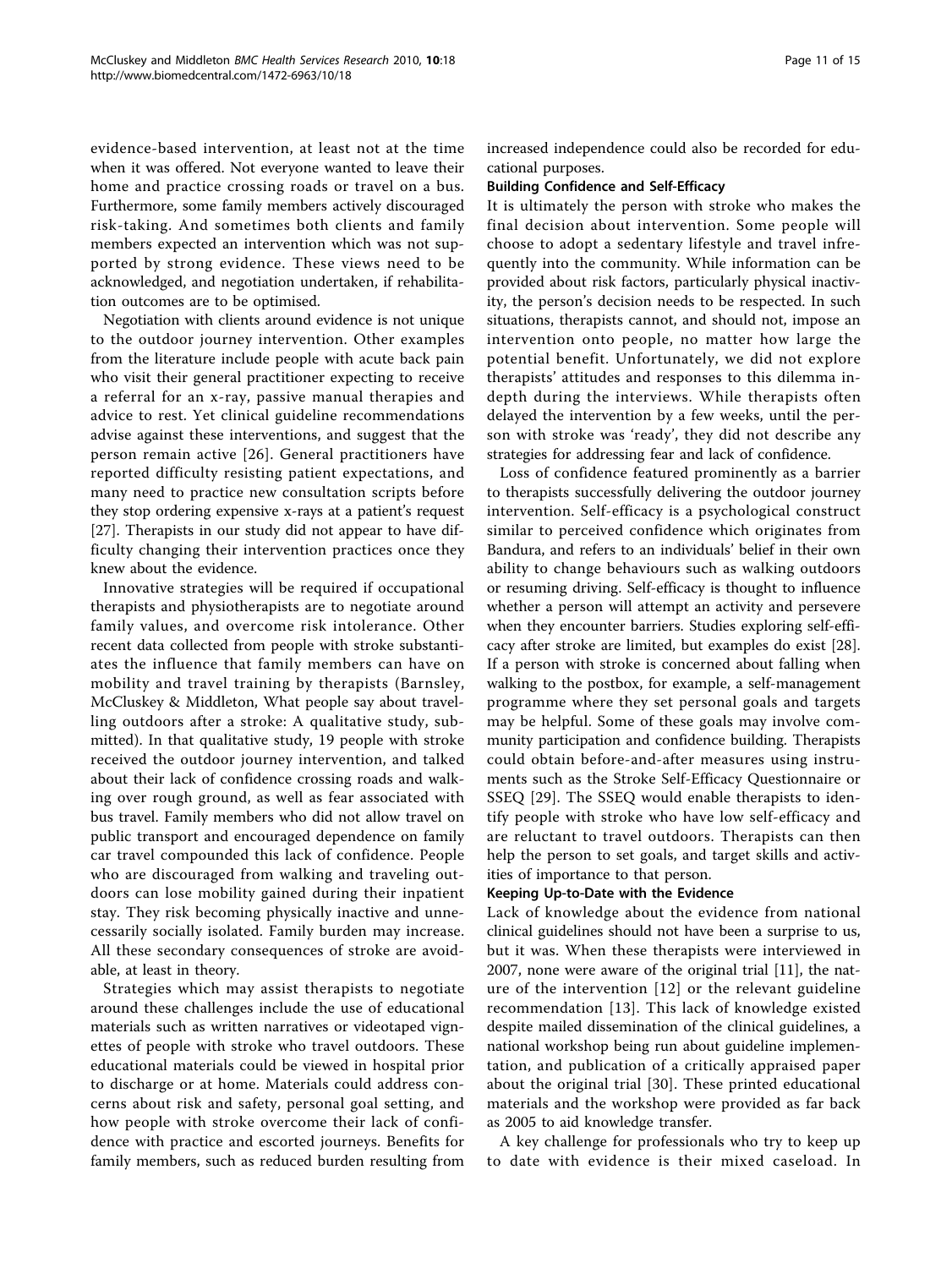addition to seeing people with stroke, many see people with amputations, dementia and hip fractures. Evidencebased interventions for some of these conditions have also been recommended in other recent systematic reviews [\[31,](#page-13-0)[32\]](#page-14-0) and will subsequently be included in guideline recommendations. Allied health professionals, like general practitioners, are often expected to keep up to date with evidence across many practice fields. A team strategy is needed if knowledge is to remain current. One strategy might be for each team member to assume responsibility for checking best evidence and attending conferences about particular conditions. Another possible strategy is the establishment of a journal club where recent systematic reviews and guidelines are appraised. Publications can be identified using free web-based resources such as the Cochrane database, the Physiotherapy Evidence Database (available at [http://](http://www.pedro.org.au) [www.pedro.org.au\)](http://www.pedro.org.au) and the OTseeker database for occupational therapists (available at [http://www.otseeker.](http://www.otseeker.com) [com\)](http://www.otseeker.com). Each resource contains evidence about effective interventions relevant to allied health professionals.

Poor searching and information literacy skills may be another reason why therapists did not know about the evidence. Therapists reported computer and internet access as a barrier to obtaining transport information. This resource problem may have been a barrier to accessing websites such as those previously mentioned, and obtaining published journal articles. Unfortunately, these issues were not discussed in-depth during the interviews, nor were strategies for keeping up to date. Future studies should aim to explore reasons for lack of knowledge in more depth. While one of the authors has previously identified poor internet access as a barrier to evidence-based practice in this local population [[33\]](#page-14-0), data were collected in 2000 using a self-report survey. More recent studies have explored how, when and where Australian health professionals conduct their searches [\[34-36](#page-14-0)], but do not tell us about local resources and barriers.

#### Professional Roles: A Barrier and an Enabler

The original trial intervention had been delivered exclusively by occupational therapists. Several team members whom we interviewed recognised the need to expand team roles. Over time, one team began sharing responsibility for delivering multiple outdoor journey sessions. Neither the occupational therapists nor physiotherapists felt they could deliver six or more sessions alone with existing resources, nor were they protective of their roles. While both professions had to expand their roles and spend more time outdoors with clients, one team split the sessions based on expertise. The physiotherapist assessed and practiced overground walking, road crossing, and safety on slopes and stairs. The occupational therapist assessed and practiced bus and train

travel, walking while carrying items in shopping malls, and driving-related tasks. The therapy assistant supported therapy sessions by providing additional escorted journeys.

Substitution of tasks from one professional to another is an organisational change known as role revision [\[37](#page-14-0)] or expansion. This change involves the transfer or supplementation of tasks, and may involve new or existing team members. Most research to date has investigated the effect on patient care of nursing professionals or pharmacists replacing doctors, or the effect of role sharing [[38,39\]](#page-14-0). The current study suggests that professional role revision and expansion in community rehabilitation may have potential benefits for people with stroke. No robust research to date has investigated role changes in allied health. The effect of this organisational change in community rehabilitation, and the use of allied health therapy assistants warrant further research. In particular, a study is needed which examines the effect of allied health therapy assistants on patient outcomes and the cost of service delivery.

# Barriers and Enablers Not Reported

Unreported barriers and enablers are just as important to consider as those which are reported. Unreported factors tell service managers what is already working well within an organisation or team. First, none of the professionals interviewed challenged the evidence. No-one disputed the quality of study methods or refused outright to deliver the outdoor journey intervention based on strong beliefs. Non-acceptance of evidence has been proposed as one reason why research may not be implemented, and why not all clients receive the benefits [[40](#page-14-0)]. These professionals seemed to have a good understanding of evidence and the importance of randomised controlled trials; however, no objective measures were obtained of their competence, knowledge or skills, for example using the Adapted Fresno Test of Competence in Evidence-Based Practice [\[41\]](#page-14-0).

Second, lack of leadership and management support was not raised as a problem. It is possible that participants felt unable to raise concerns about management because the interviewer (the first author) had direct links with senior management in the organisation. Finally, of importance to implementation is the fact that none of the barriers seemed insurmountable to participants. None of the barriers raised were too large to overcome.

#### Maintaining the Fidelity of the Original Intervention

Even when these occupational therapists and physiotherapists in our study knew about the effectiveness of the outdoor journey intervention, they still did not know what to do, nor how to deliver the therapy sessions. The original triallists have published a helpful description of the outdoor journey intervention [[12\]](#page-13-0).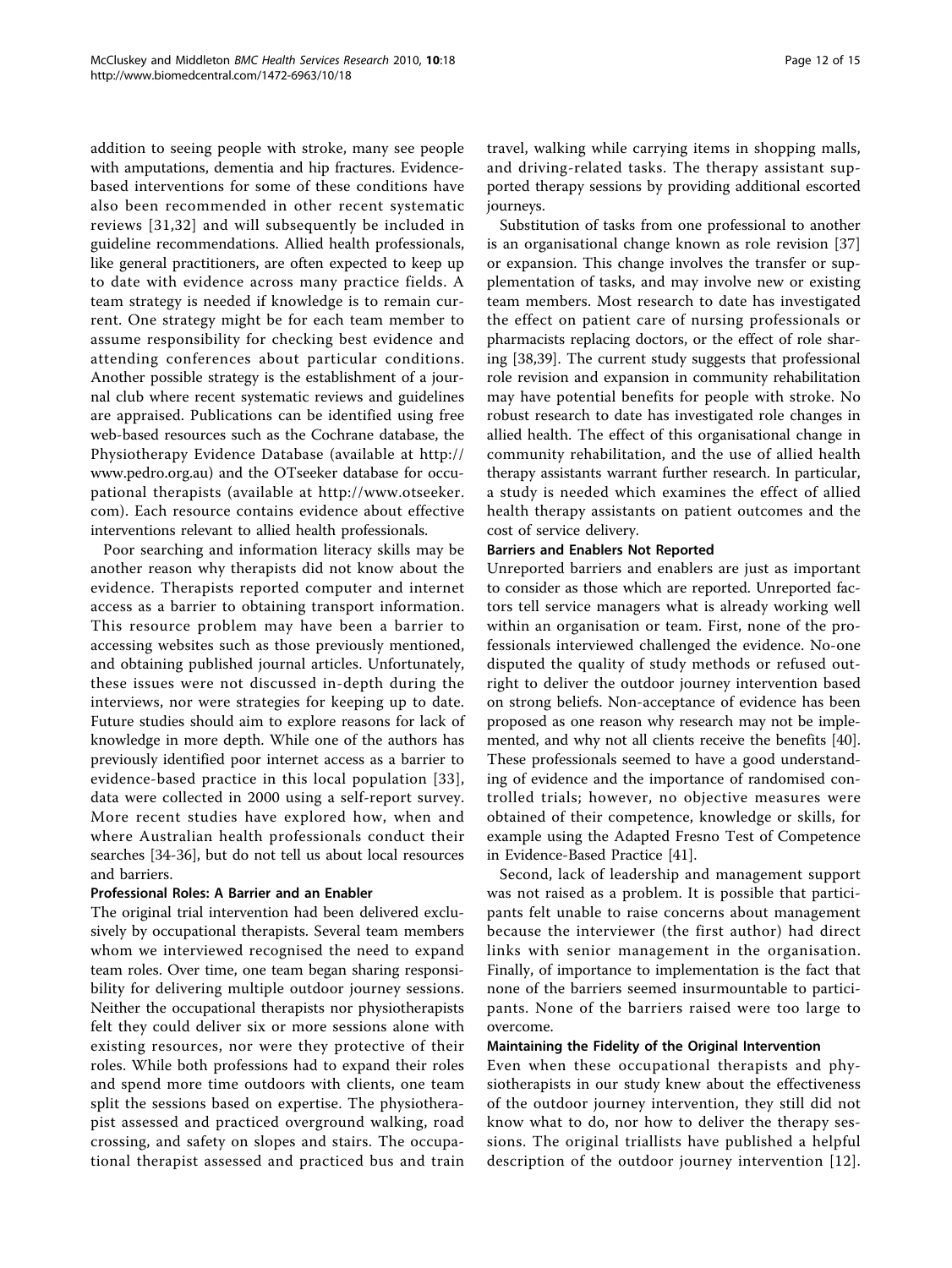However, no protocol existed for upgrading outdoor walking (eg distances and terrain), stair climbing, bus or train travel which were the core 'deliverables' of the intervention. No safety protocols were available to address concerns about patient safety and risk management. These protocols had to be written and tested by the first author [\[42](#page-14-0)]. Without such protocols, the fidelity of an intervention is questionable.

Research is now being conducted by others to measure the fidelity of complex interventions [[43-45\]](#page-14-0). Fidelity scales measure adherence to critical components of a particular practice such as screening, assessment, instruction and training of clients as per written protocols. For example, a rating of five might indicate full adherence while one indicates no adherence. Written protocols not only address the skills, knowledge and capability barriers reported by participants, they also help to promote program fidelity. The authors of the current study have been in regular contact with the original triallists while writing the intervention and safety protocols. Measuring adherence to these protocols has not yet been attempted.

# Study Limitations

As with all studies, this research had some limitations. First, the qualitative design involved two teams from one city, in one country. Barriers reported by other teams will vary. However, this process of identifying local barriers is arguably the only way to identify unique factors which will inform a tailored intervention for particular teams. Some of the barriers raised by our participants can be anticipated when time-intensive community-based interventions are being implemented elsewhere.

A second limitation - but also a strength - was the use of a guiding theoretical framework during analysis, and during the second round of interviews. Use of this theory may have prevented categories from emerging which did not 'fit' the theory presented by Michie and colleagues (2005); however, we were careful to complete our initial coding prior to using the theory, and to continue generating 'free' unrestricted categories throughout analysis.

# Contribution to Knowledge

The current study adds to knowledge about implementation of evidence and knowledge transfer in several ways. First, we were able to describe perceived barriers to practice change, before and while professionals implemented the outdoor journey intervention. Importantly, this information will be used to plan a larger cluster randomised trial involving multiple teams and patient participants. Second, we have demonstrated the utility of the theory described by Michie and colleagues, using their prompt questions to aid data collection and category labels to aid qualitative analysis.

#### Implications for Practice and Research

There are several implications for practice. First, the study provides a real example of how client values can and do impact on the delivery of evidence-based practice. A range of strategies are proposed for managing differences in expectations around treatment. Some people with stroke will continue to decline interventions, and their views need to be respected. For others, time may need to be spent building confidence and self-efficacy. Vignettes and narratives of people talking about their personal goals, gaining confidence and travelling outdoors after a stroke may be useful, as well as instruments that measure self-efficacy. Educational resources could also include the experiences of family members as they learn to tolerate risk.

A second practice implication is that many community teams will need strategies for staying up to date with evidence across multiple caseloads. Examples of strategies include giving team members responsibility for different health conditions, and evidence-based journal clubs which address different health conditions. Also when introducing a new evidence-based intervention, education is likely to be needed about the intervention protocol, use of special equipment, skill development and so forth.

Third, although different teams may identify unique resource problems, many can be resolved locally. Staffing gaps were addressed. Difficulties accessing computers and on-line timetables were also overcome. Finally, role sharing by team members, and use of allied health assistants may have the potential to address multiple barriers and enable delivery of time-intensive interventions, such as the outdoor journey intervention.

Future research should explore the effect of using allied health assistants to substitute for or supplement qualified professionals, in hospital and community settings. Patient outcomes and the impact on service costs should be investigated as a result of this type of organisational change. Another research implication is the potential value of using a theory of behaviour change to guide and inform qualitative data analysis. The theory described by Michie and colleagues (2005) helped us to streamline the interview schedule and data analysis. Domains in the theory helped us to explore possible barriers such as role identity; role sharing later became an enabler to implementation.

#### Conclusions

Knowledge translation is an important final step in the process of evidence-based practice. The process described in this paper allowed us to identify barriers which became the focus of a tailored behaviour change intervention, to help translate knowledge into practice. The tailored intervention involved education about the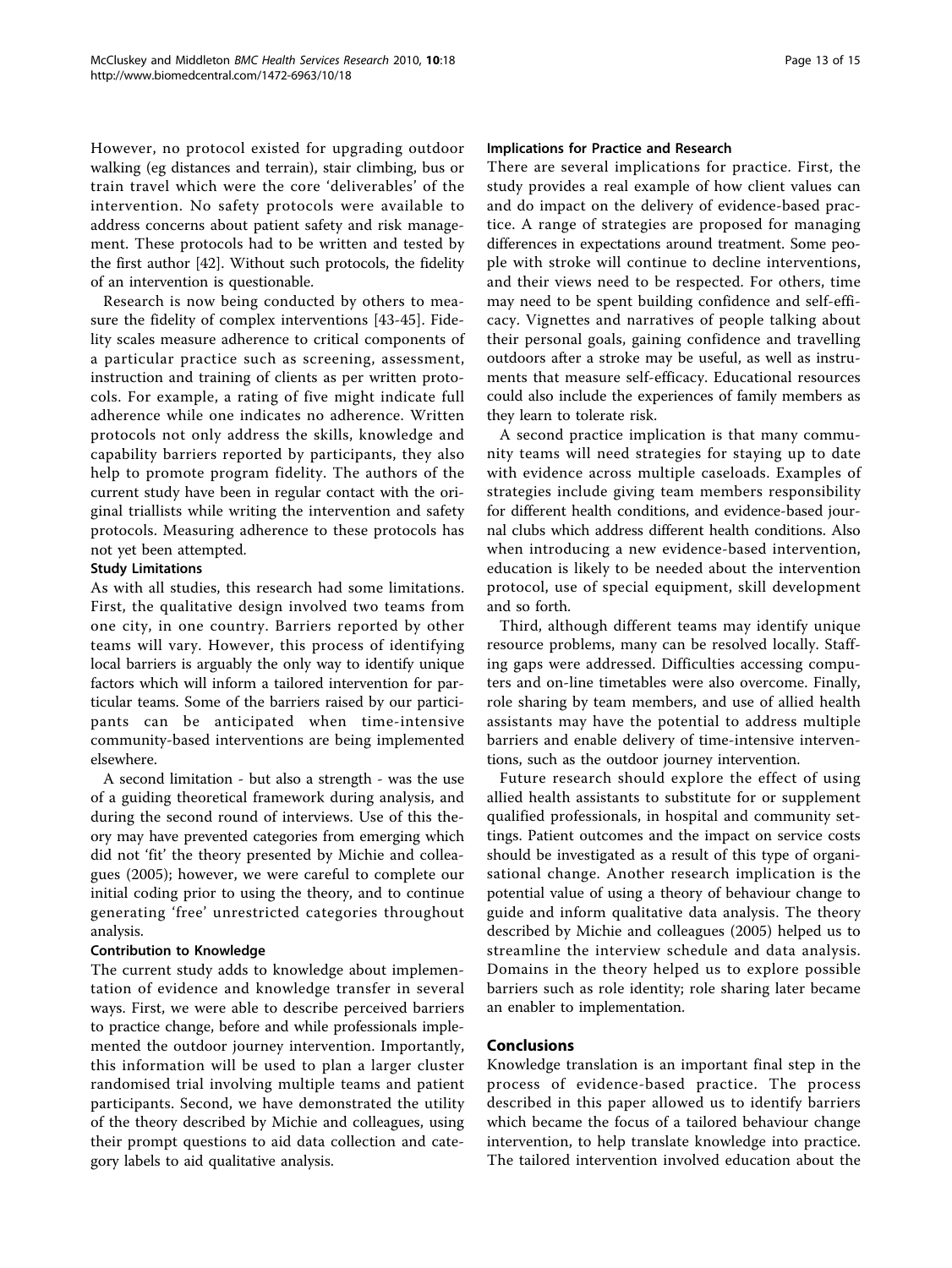<span id="page-13-0"></span>outdoor journey intervention, medical record audits followed by feedback and reminders. The process and barriers may help other researchers who wish to translate a complex intervention into practice.

Additional file 1: Barriers to delivering the outdoor journey

intervention with multiple quotations. This file contains additional

quotations from participants. Click here for file

[ http://www.biomedcentral.com/content/supplementary/1472-6963-10- 18-S1.PDF ]

#### Acknowledgements

During this study, Annie McCluskey held a NHMRC-NICS-HCF Health and Medical Research Foundation Fellowship (2007-2009). The study was also supported by a project grant from the National Stroke Foundation. None of these organisations were involved in, or influenced data collection or analysis, writing up of the manuscript, or the decision to submit this manuscript.

#### Author details

<sup>1</sup>Community-Based Health Care Research Unit, Faculty of Health Sciences, The University of Sydney, New South Wales, Australia. <sup>2</sup>National Centre for Clinical Outcomes Research (NaCCOR), Nursing and Midwifery, The Australian Catholic University, Australia. <sup>3</sup>Nursing Research Institute, St Vincent's and Mater Health Sydney and the Australian Catholic University, New South Wales, Australia.

#### Authors' contributions

The first author conceptualised and planned the study, collected and analysed the data and drafted the manuscript. The second author advised on study design, and writing of the manuscript. Both authors read and approved the final manuscript.

#### Competing interests

The authors declare that they have no competing interests.

#### Received: 22 June 2009

Accepted: 19 January 2010 Published: 19 January 2010

#### References

- Grol R: Implementation of changes in practice. Improving patient care: The implementation of change in clinical practice Edinburgh: Elsevier Butterworth HeinemannGrol R, Wensing M, Eccles M 2005, 6-15.
- 2. Davis DA, Evans M, Jadad AR, Perrier L, Rath D, Ryan D, Sibbald G, Straus SE, Rappolt S, Wowk M, Zwarstein M: [The case for knowledge translation:](http://www.ncbi.nlm.nih.gov/pubmed/12842955?dopt=Abstract) [Shortening the journey from evidence to effect.](http://www.ncbi.nlm.nih.gov/pubmed/12842955?dopt=Abstract) British Medical Journal 2003, 327:33-35.
- 3. Grol R, Wensing M, Eccles M: Improving patient care: The implementation of change in clinical practice Edinburgh: Elsevier Butterworth Heinemann 2005.
- 4. Woolf SH: The meaning of translational research and why it matters. Journal of the American Medical Association (JAMA) 2008, 299:211-213.
- 5. Michie S, Johnston M, Abraham C, Lawton R, Parker D, Walker A: [Making](http://www.ncbi.nlm.nih.gov/pubmed/15692000?dopt=Abstract) [psychological theory useful for implementing evidence based practice:](http://www.ncbi.nlm.nih.gov/pubmed/15692000?dopt=Abstract) [A consensus approach.](http://www.ncbi.nlm.nih.gov/pubmed/15692000?dopt=Abstract) Quality and Safety in Health Care 2005, 14:26-33.
- 6. Grimshaw J, Eccles MP, Greener J, Maclennan G, Ibbotson T, Kahan J, Sullivan F: [Is the involvement of opinion leaders in the implementation](http://www.ncbi.nlm.nih.gov/pubmed/16722572?dopt=Abstract) [of research findings a feasible strategy?.](http://www.ncbi.nlm.nih.gov/pubmed/16722572?dopt=Abstract) Implementation Science 2006, 1:3.
- 7. National Institute for Health and Clinical Excellence: How to change practice: Understand, identify and overcome barriers to change. London: Author 2007.
- 8. Port van de I, Wood-Dauphinee S, Lindeman E, Kwakkel G: Effects of exercise training programs on walking competency after stroke: A systematic review. American Journal of Physical Medicine & Rehabilitation 2007, 86:935-951.
- Ada L, Dean C, Hall J, Crompton S: A treadmill and overground walking program improves walking in persons residing in the community after

stroke: A placebo-controlled, randomized trial. Archives of Physical Medicine & Rehabilitation 2003, 84:1486-1491.

- 10. Lord S, McPherson K, McNaughton H, Rochester L, Weatherall M: [How](http://www.ncbi.nlm.nih.gov/pubmed/18285431?dopt=Abstract) [feasible is the attainment of community ambulation after stroke: A pilot](http://www.ncbi.nlm.nih.gov/pubmed/18285431?dopt=Abstract) [randomized controlled trial to evaluate community-based physiotherapy](http://www.ncbi.nlm.nih.gov/pubmed/18285431?dopt=Abstract) [in sub-acute stroke.](http://www.ncbi.nlm.nih.gov/pubmed/18285431?dopt=Abstract) Clinical Rehabilitation 2008, 22:215-225.
- 11. Logan PA, Gladman JRF, Avery A, Walker MF, Dyas J, Groom L: [Randomised](http://www.ncbi.nlm.nih.gov/pubmed/15564229?dopt=Abstract) [controlled trial of an occupational therapy intervention to increase](http://www.ncbi.nlm.nih.gov/pubmed/15564229?dopt=Abstract) [outdoor mobility after stroke.](http://www.ncbi.nlm.nih.gov/pubmed/15564229?dopt=Abstract) British Medical Journal 2004, 329:1372-1377.
- 12. Logan PA, Walker MF, Gladman JRF: Description of an occupational therapy intervention aimed at improving outdoor mobility. British Journal of Occupational Therapy 2006, 69:2-6.
- 13. National Stroke Foundation: Clinical guidelines for stroke rehabilitation and recovery. Melbourne, Australia: Author 2005.
- 14. McCluskey A, Middleton S: Implementing evidence in practice: A case study in community stroke rehabilitation. Paper presented at the National Forum on Safety and Quality in Health Care; 31 October 2008; Adelaide, Australia 2008.
- 15. Ritchie J, Spencer L, O'Connor W: Carrying out qualitative analysis. Qualitative research practice: A guide for social science students and researchers Thousand Oaks, CA: SageRitchie J, Lewis J 2003, 219-262.
- 16. Pope C, Ziebland S, Mays N: [Analysing qualitative data.](http://www.ncbi.nlm.nih.gov/pubmed/10625273?dopt=Abstract) British Medical Journal 2000, 320:114-116.
- 17. Ritchie J, Lewis J, (Eds): Qualitative research practice: A guide for social science students and researchers. Thousand Oaks, CA: Sage 2003.
- 18. Strauss AL, Corbin J: Basics of qualitative research: Techniques and procedures for developing grounded theory Thousand Oaks, CA: Sage, 2 1998.
- 19. McCallin AM: Designing a grounded theory study: Some practicalities. Nursing in Practical Care 2003, 8:203-208.
- 20. Bloor M: Techniques of validation in qualitative research: A critical commentary. Context and method in qualitative research London: SageMiller G, Dingwall R 1997, 37-50.
- 21. Ajzen I: The theory of planned behaviour. Organizational Behaviour and Human Decision Processes 1991, 50:179-211.
- 22. Francis JJ, Eccles MP, Johnstone M, Walker A, Grimshaw J, Foy R, Kaner EFS, Smith L, Bonetti D: Constructing questionnaires based on the theory of planned behaviour: A manual for health services researchers. Newcastle upon Tyne, England: Centre for Health Services Research, University of Newcastle 2004.
- 23. Rogers EM: Diffusion of innovations New York: Free Press, 4 1995.
- 24. Greenhalgh T, Robert G, Macfarlane F, Bate P, Kyriakidou O: [Diffusion of](http://www.ncbi.nlm.nih.gov/pubmed/15595944?dopt=Abstract) [innovations in service organizations: Systematic review and](http://www.ncbi.nlm.nih.gov/pubmed/15595944?dopt=Abstract) [recommendations.](http://www.ncbi.nlm.nih.gov/pubmed/15595944?dopt=Abstract) The Milbank Quarterly 2004, 82:581-629.
- 25. Straus SE, Richardson WS, Glasziou P, Haynes RB: Evidence-based medicine: How to practice and teach evidence-based medicine Edinburgh: Elsevier Churchill Livingstone, 3 2005.
- 26. Australian Acute Musculoskeletal Pain Guidelines Group (AAMPGG): Evidence-based management of acute musculoskeletal pain Brisbane: Australian Academic Press 2003.
- 27. McKenzie J, French S, O'Connor D, Grimshaw J, Mortimer D, Michie S, Francis J, Spike N, Schnattner P, Kent P, et al: **[IMPLEmenting a clinical](http://www.ncbi.nlm.nih.gov/pubmed/18294375?dopt=Abstract)** [practice guideline for acute low back pain evidence-based](http://www.ncbi.nlm.nih.gov/pubmed/18294375?dopt=Abstract) [manageMENT in general practice \(IMPLEMENT\): Cluster randomised](http://www.ncbi.nlm.nih.gov/pubmed/18294375?dopt=Abstract) [controlled trial study protocol.](http://www.ncbi.nlm.nih.gov/pubmed/18294375?dopt=Abstract) Implementation Science 2008, 3:11.
- 28. Jones F, Mandy A, Partridge C: [Changing self-efficacy in individuals](http://www.ncbi.nlm.nih.gov/pubmed/19403556?dopt=Abstract) [following first stroke: Preliminary study of a novel self-management](http://www.ncbi.nlm.nih.gov/pubmed/19403556?dopt=Abstract) [intervention.](http://www.ncbi.nlm.nih.gov/pubmed/19403556?dopt=Abstract) Clinical Rehabilitation 2009, 23:522-533.
- Jones F, Partridge C, Reid F: The Stroke Self-Efficacy Questionnaire: Measuring individual confidence in functional performance after stroke. Journal of Clinical Nursing and Healthcare of Chronic Disease 2008, 17:244- 252.
- 30. Lannin N, McCluskey A, Schurr K: People with stroke who received up to seven occupational therapy sessions at home over three months were 1.72 times more likely to get out of the house as often as they wanted [Critically Appraised Paper]. Australian Occupational Therapy Journal 2005, 52:365-366.
- 31. Clemson L, Mackenzie L, Ballinger C, Close JCT, Cumming RG: [Environmental interventions to prevent falls in community-dwelling](http://www.ncbi.nlm.nih.gov/pubmed/18815408?dopt=Abstract) [older people: A meta-analysis of randomized trials.](http://www.ncbi.nlm.nih.gov/pubmed/18815408?dopt=Abstract) Journal of Aging and Health 2008, 20:954-971.